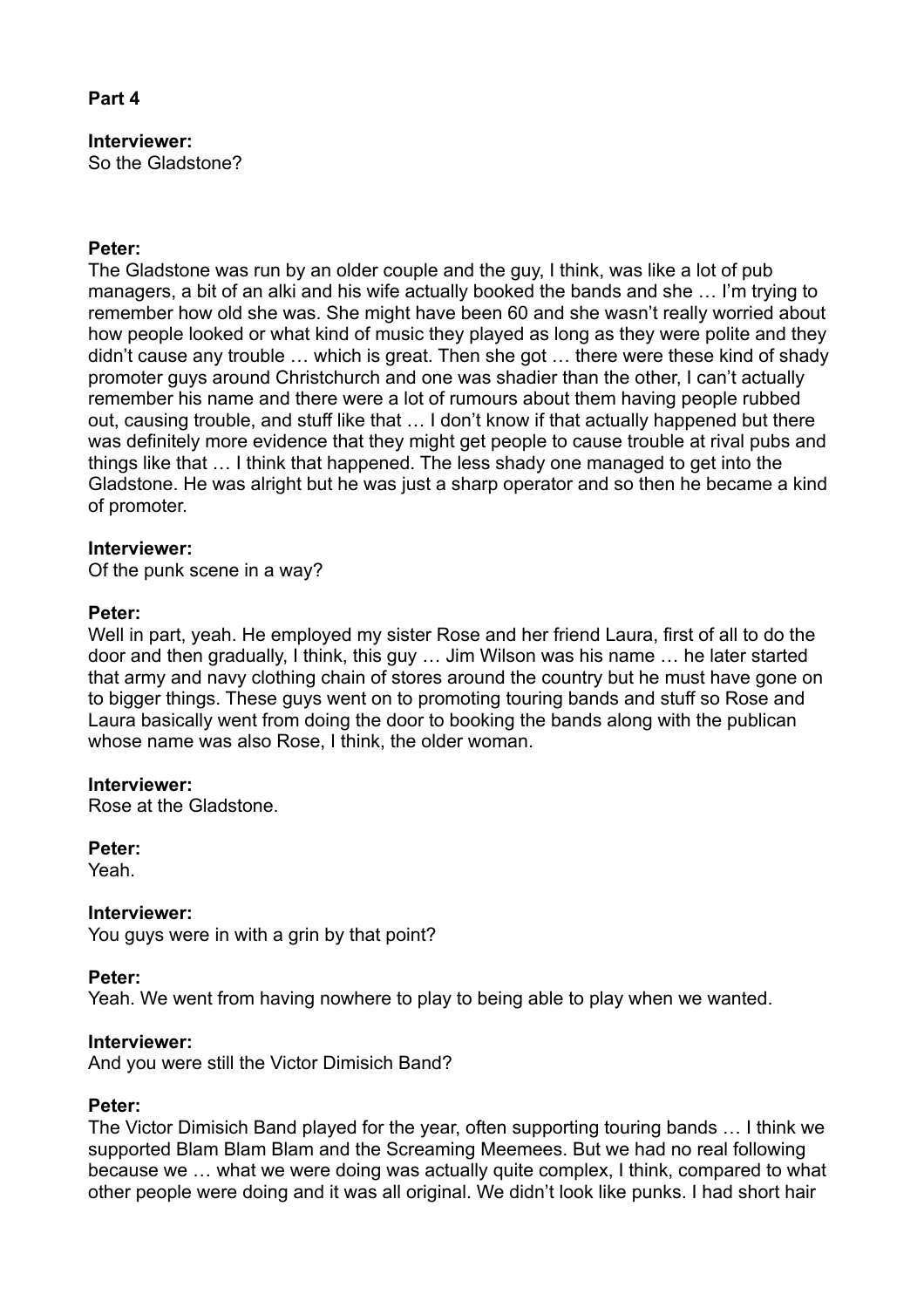but Tony had shoulder length hair and I think Stephen at times had a beard … that's like a fashion crime!

### **Interviewer:**

Bloody hippies!

## **Peter:**

Yeah. But other bands used to like us and often those … some of those touring bands said good things about us.

#### **Interviewer:**

You were a musician's band?

#### **Peter:**

Yeah totally, and bands that looked the part and were musically derivative were much more successful.

## **Interviewer:**

That's always going to be the way isn't it?

#### **Peter:**

Which is alright. We were quite happy doing what we were doing so we just played for a year and then at the end of that year we broke up.

#### **Interviewer:**

As per the programme?

## **Peter:**

Yeah we did. It was funny actually because right at the end … I mean we never played covers, maybe we did one or two covers in public … but right near the end we used to. At practices we'd just come together and play a whole bunch of covers and not even practice our own songs because we knew them pretty well just before the end of that. Now there were a number of other Christchurch bands at the time and we often used to play with friends of ours. There were two bands, one was the Volkswagens who were … that was John Segovia from Vacuum, Norman who'd been in the late Vacuum, and a bass player called Blitz … for obvious reasons which I won't go into! They used to play, not unlike early Vapour and the Trails … all covers but quite well-chosen covers and a much more eclectic range of covers with quite a lot of energy and a good sort of fast rock band kind of thing. We used to play with them a bit. We also used to play with 25 Cents because I flatted with two of 25 Cents, with Susan and Mary, and they were a sort of punk/garage … '60s garage and '70s punk sort of band of women. At their most they had five members. I think they probably started off with about four yeah and they were great and they played … Mary was the drummer and she was the singer and a lot of their stuff was quite full-on. So I remember her singing and rolling her eyes, drumming, singing, and rolling her eyes … we used to joke about how she used to roll, because there was just so much she had to do. They used to shock and often there'd be guys sort of in the … I used to quite like standing in the crowd when they were playing because there'd be groups of guys and they'd get a few wolf whistles and stuff like that. Then they'd start up and the sheer velocity would actually shock these guys and they'd just go silent. They were quite aggressive but we used to play with them a lot and we used to have rituals before we went out to play. We'd have tequila slams which is alright if you're the first band, but if you're the last band it wears off by then! But that was good and we used to use the same gear, share the same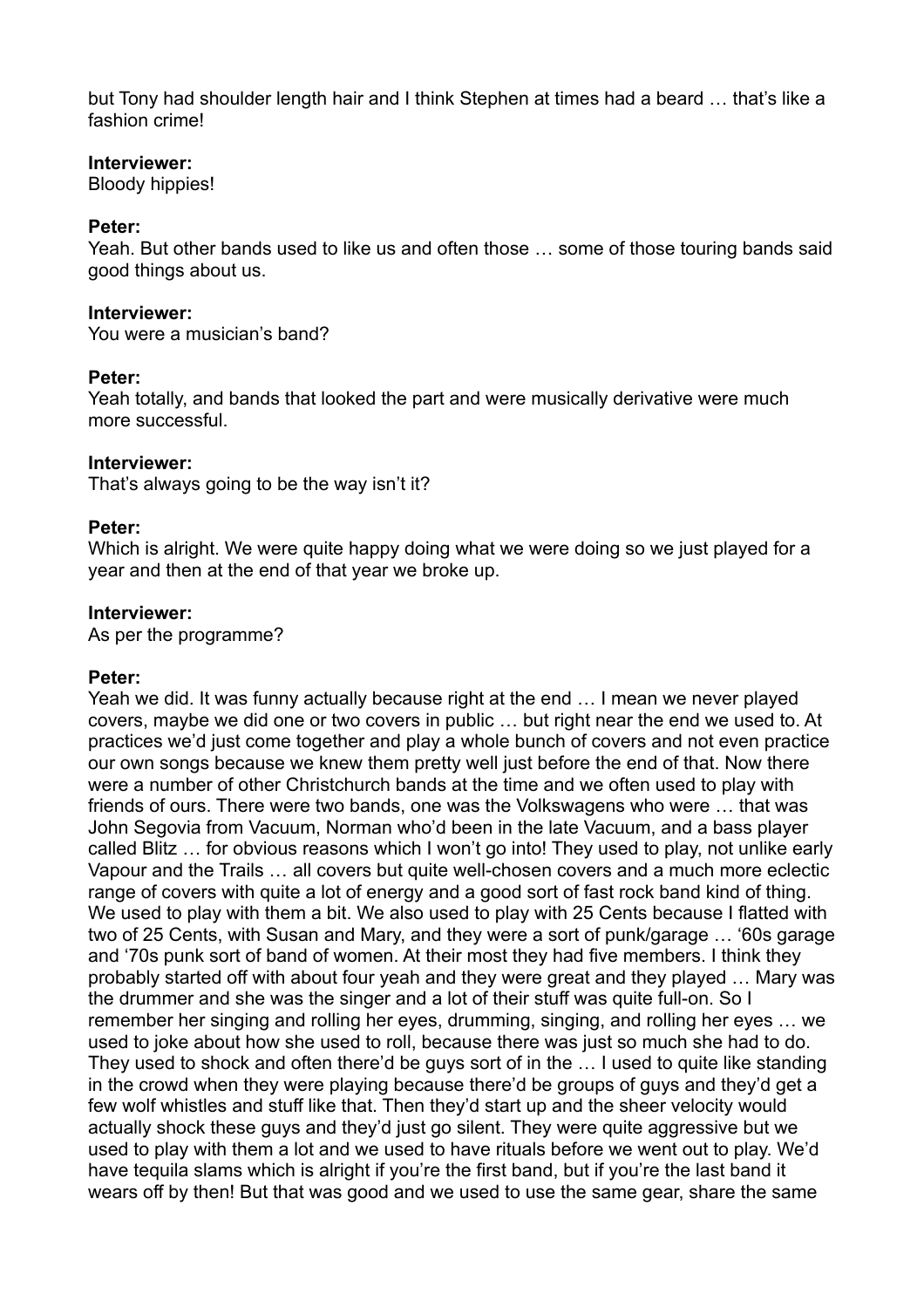gear … different people would have a particular amp or something … in a house across the railways line in Spreydon in Christchurch and that sort of lasted for a couple of years. It was pretty good.

#### **Interviewer:**

Out of that grew this new?

#### **Peter:**

Well what happened ... also before the end of the Victor Dimisich Band ... one day I was at the Gladstone and these two guys who I vaguely knew came up to me and they said 'We want to talk with you outside' which I was kind of intrigued by. I sort of vaguely knew them because we'd played … each of them was in a different band and we'd played with them. One of them was this guy Roy who played in a band called Murder Strikes Pink who were a very dour sort of punkish band sort of like Wire, a very clipped, very regimented, sparse sort of music. The other one was a guy Desmond (Brice) who'd been in a band called Hard Sums with Richard James who were like a rinky-dink pop, a kind of lo-fi pop band … but quite charming in their way because the guy that wrote the songs, the guy called Richard James, wrote quite catchy songs. We'd played with them and they were part of … there were a whole group of bands who played together, who knew each other and were quite supportive of each other. Anyway, they were starting a new band and they wanted me to play with them. So we started playing … this was after the end of the Victor Dimisich Band … and it was very loud. I just remember it being very loud and a bit chaotic after the bands I'd been playing with, which we were probably musically a lot more developed.

#### **Interviewer:**

And what was this incarnation?

## **Peter:**

Well this became the Pin Group and they already had quite a few songs that Desmond and Roy had written, Desmond had written the lyrics and so all those songs like 'Ambivalence,' 'Colombia' and 'Coat' and that were already …

#### **Interviewer:**

And you were drumming?

## **Peter:**

And I was drumming yeah. Then one day … I got quite good friends with Desmond because he was a lyricist … we were both lyricists and there were very few lyricists around or actual lyricists rather than people who, you know, had one syllable that they repeated for most of the song. But we actually thought of ourselves as lyricists and we had quite a lot to do with each other and became quite good friends. Then one day I saw Desmond in town and said 'Oh are you coming to practice?' and he said 'No, I've been fired.' It was sort of like what? He said 'Roy fired me.' So I was a bit taken aback at this and didn't quite know what was going on and Roy said 'Oh because he kept going out of time.' That was kind of unheard of and …

#### **Interviewer:**

This is Roy Montgomery?

## **Peter:**

Yeah. That Roy would actually think that he could fire somebody was pretty funny. I kept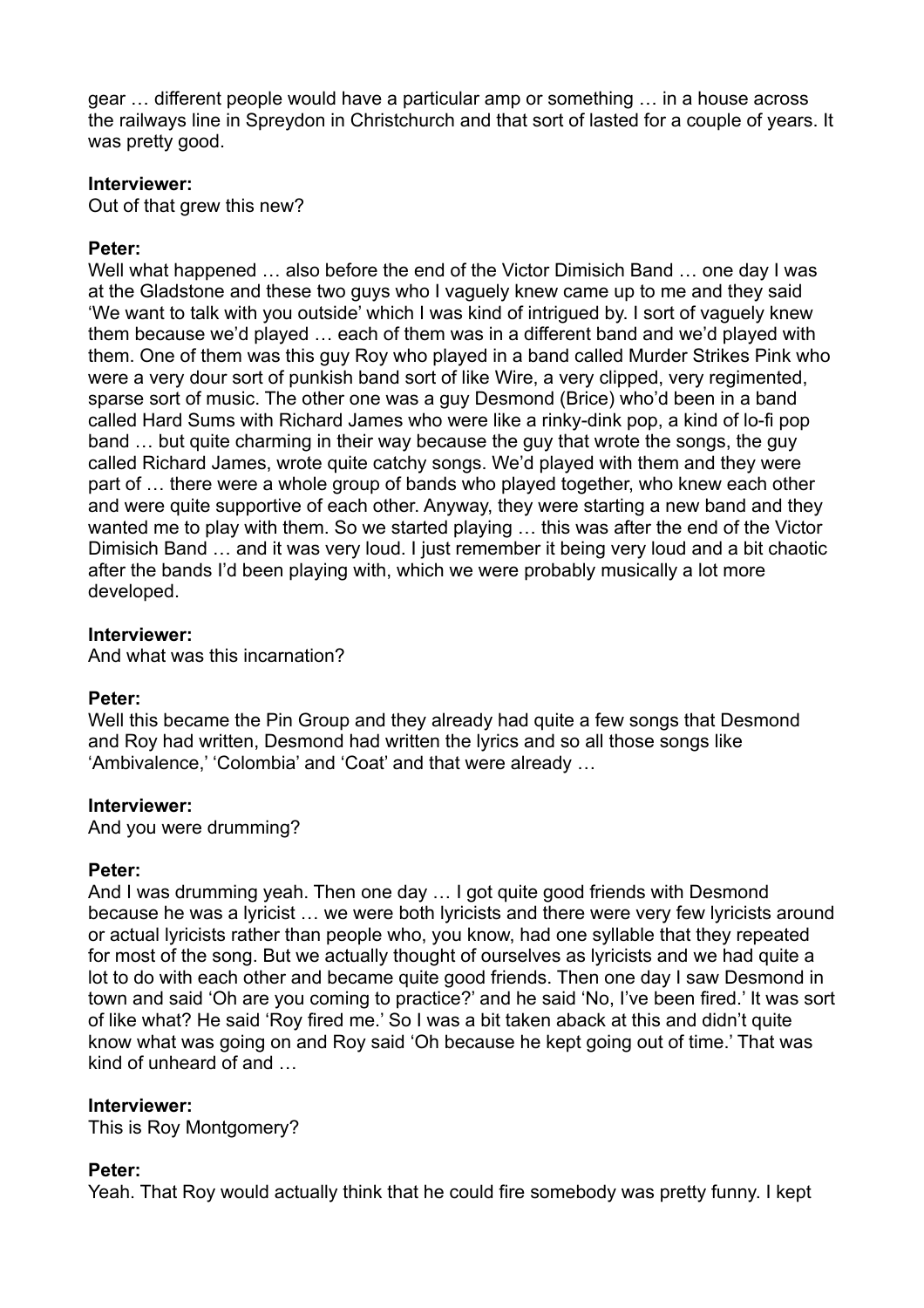on because we got this other guy called Ross in. Desmond and I were still quite good friends and he started another band almost immediately so he wasn't too worried either because he and Roy had been friends but they'd fallen out, as you do. They got in this guy called Ross (Humphries) who I didn't know but he'd been in another band that we'd seen around and everything jelled way better. So we became the Pin Group.

## **Interviewer:**

How long did that run for?

#### **Peter:**

Again it was … it had a planned obsolescence too … just a year, or maybe a little bit over a year.

#### **Interviewer:**

From beginning to end pretty much?

#### **Peter:**

Yeah, pretty much, and that was all. We played, I think, just once outside the Gladstone and so it was this very cosy scene and flourishing too. There were audiences and it's amazing that you could actually play early in the week, like on a Monday night and you played three nights which was really good too because it was great for developing … you developed pretty quickly.

#### **Interviewer:**

There was enough audience for that?

## **Peter:**

There was enough of an audience for that.

## **Interviewer:**

Yeah that's amazing.

## **Peter:**

And by the end we graduated to the end of the week. You know you've made it when you get to play on the weekend.

#### **Interviewer:**

And during this time you were still working as a wharfie?

#### **Peter:**

Yeah, all that time I was working as a wharfie.

#### **Interviewer:**

And writing poetry on the side?

#### **Peter:**

Oh, I wrote song lyrics. I never wrote poetry really. Probably after I started writing song lyrics.

## **Interviewer:**

Were the lyrics that you wrote were they used for a different group or not?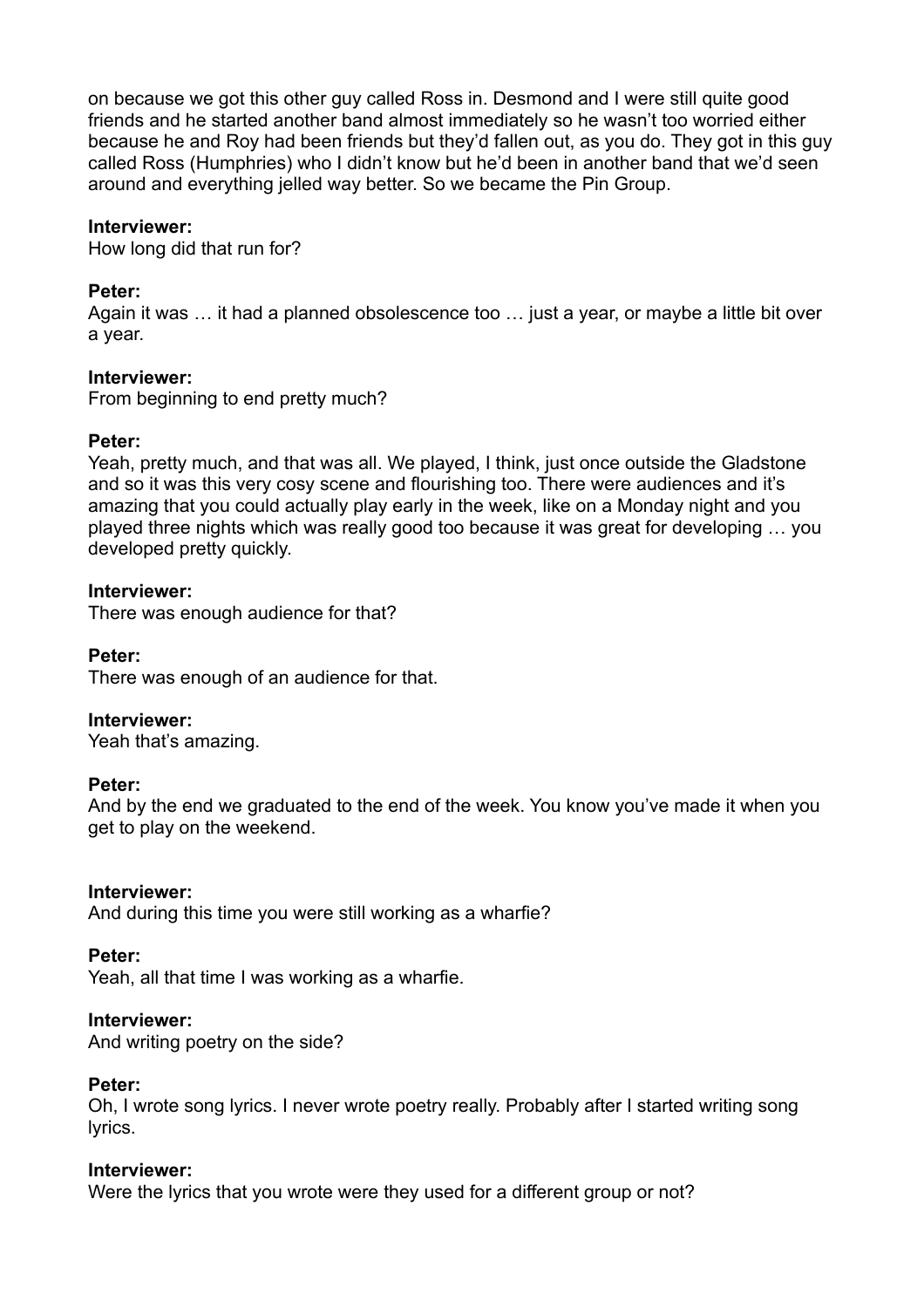#### **Peter:**

No. I think there were two or three.

#### **Interviewer:**

It was mainly Roy's material?

#### **Peter:**

Yeah mainly Roy's and Desmond's. Even though Desmond had gone, he'd written most of the lyrics for the Pin Group and so all those … the best Pin Group songs … are his lyrics actually.

#### **Interviewer:**

You've got recordings of all these haven't you somewhere?

#### **Peter:**

Well we recorded singles early on, two singles which we did at Night Shift in Christchurch. They're very rudimentary recordings and there's sort of tech stuff wrong with each one. I think we were trying to be too loud and it was just too much for his gear because we were very loud. Then for the second one we over-compensated and tried to … so the first one was distorted and the second one was too low in volume or something. It was just a backyard studio in Christchurch. It did a lot of early stuff like the Clean's 'Tallyho.' We were, I think, the first record on Flying Nun. We knew this guy Roger Shepherd who was the manager of the record … there was this … it was a music shop in Christchurch called the Record Factory and he was manager of one of the branches of that shop. Roy was the manager of one of the branches of the EMI shop and they knew each other. Roger thought he'd start a record label and that was unheard of. It was kind of like 'Well what do you do to start a record label?' Nobody knew what you did. We thought you had to go through some sort of registration procedure with the Companies Act or something. But we knew a lot of the people that we liked overseas had started their own labels … in England and that … you know early Rough Trade and stuff like that, so it was obviously possible to do. So Roger did this weird thing of starting a label and we were the first band on his label. The Clean recorded about the same time so really those things should've come out together. We were probably just slightly before them, the 'Tallyho' song. But both our singles got into the New Zealand charts … they got to, oh the low 30s or something in the charts because they sold only in Christchurch. By that time we'd become quite popular in Christchurch and that was kind of weird after being with the Vacuum and the Victor Dimisich Band, suddenly becoming like the flavour of the month because we coincided with a lot of English stuff like Joy Division. We used to get called 'Roy Division' … those kind of groups in England which also were also in the New Zealand charts … like Joy Division singles and stuff. Somehow we just coincided with that and we became very popular or kind of hip. So it was weird suddenly being a hip band after being in these other bands that I thought were a lot better and more innovative and stuff who just had had no recognition at all. So that was a kind of an odd experience and I was quite cynical, I remember, at the time about it. So we sort of got to play … I remember we played with the Clean too. But the first, well sort of the first, version of the Clean was with, I think, Doug Hood … it was different from the line-up that came later. They came up with the Enemy and the Enemy were one of the best, you know. The Enemy live were one of the best things I saw … they were great … seeing them in a hall playing 'Pull down the Shades' in the late '70s! The Enemy had a lot more tension than Toy Love. They played a bit slower and I think the bass player had a lot to do with that and Chris Knox was doing his thing. Then they played at Mollett Street and Chris Knox cut himself and when you see it the first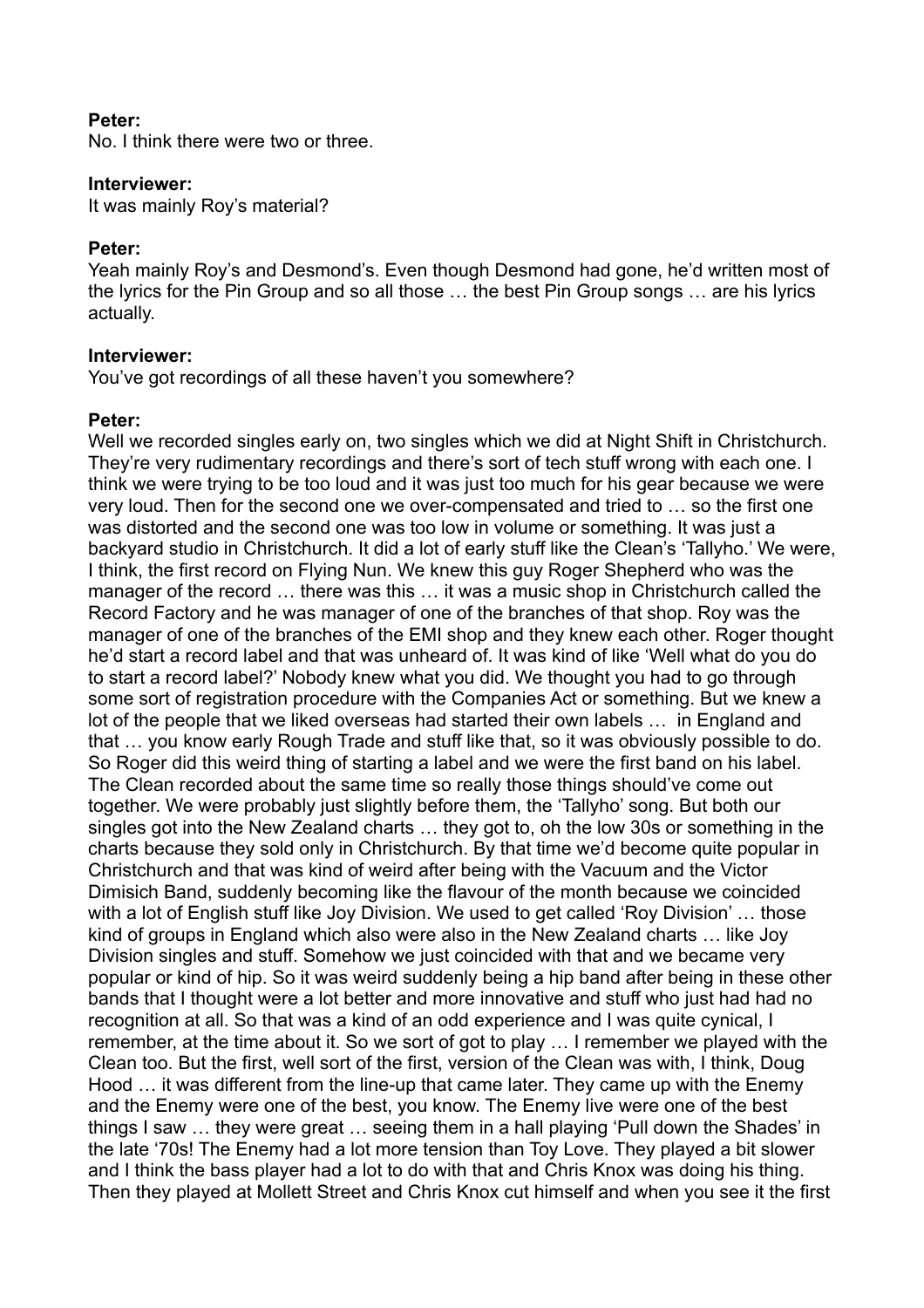time it's shocking.

### **Interviewer:**

It's great yeah.

## **Peter:**

Everybody pinned against the back wall … that was great! Then the Pin Group played with the Clean at the Gladstone and a lot of the Dunedin bands had started to come up to play in the early week gigs … sort of the younger ones like the Chills, Sneaky Feelings, the Stones and the Verlaines.

### **Interviewer:**

The scene was really starting to happen?

## **Peter:**

Yeah it was starting to. Suddenly there were all these bands from Dunedin and the Christchurch sort-of-scene was starting to decline and …

#### **Interviewer:**

Was there much exchange from Wellington and Auckland at that point?

#### **Peter:**

Very little actually. There was a little bit, I remember. I think Naked Spots Dance stayed with us when they came down. I remember kind of liking what they did but not totally.

### **Interviewer:**

What about Shoes This High?

## **Peter:**

I think they did but I'm not sure yeah.

#### **Interviewer:**

That's the band that was my big fave.

#### **Peter:**

I really liked what I've heard subsequently. I'm not sure. I think they probably played in Christchurch in that period … I've seen them somewhere. There was a whole group of those bands too, probably not so much from Wellington. Obviously there were the bigger name Auckland bands.

## **Interviewer:**

There's always been that separation of the South and North Island hasn't there?

## **Peter:**

Although at that stage, as I said, a lot of Auckland bands played in Christchurch. It was funny. There was this band called Danse Macabre who came down and played at the Gladstone. Everybody laughed at them because Christchurch was just so hard-core. Something like the Pin Group had a lot less of a style sort of thing, even though I think we were in our own way pretty styley. Yeah, it was just that nobody took them seriously for being posers. The Christchurch audience was always so … I don't know what the word is … sort of staunch. It was a kind of an affectation too, I think.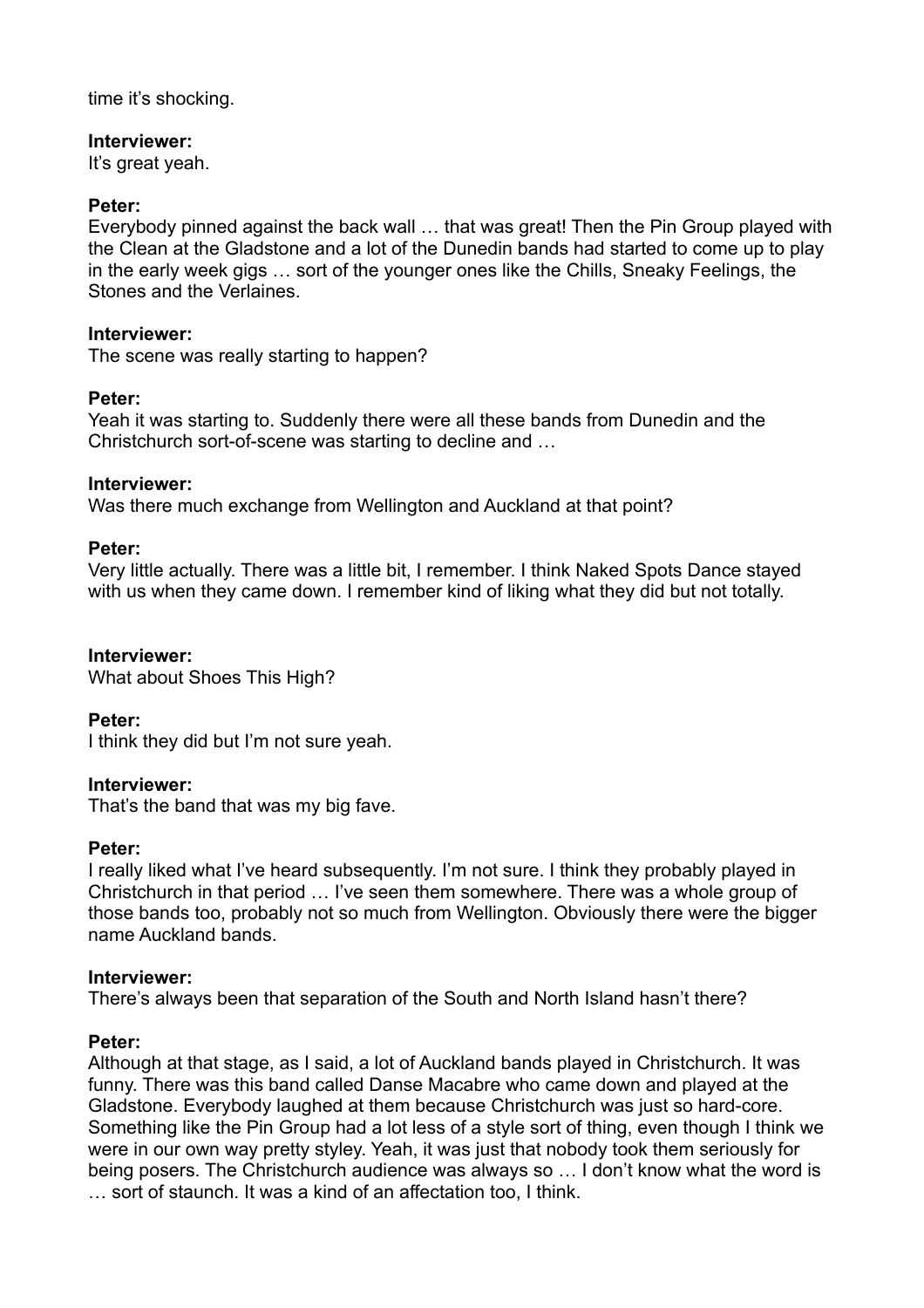### **Interviewer:**

The rep for the Christchurch Skins started to arrive about this time didn't it?

### **Peter:**

Yeah, exactly around that time.

### **Interviewer:**

Yeah so the violence began to happen?

### **Peter:**

Yeah. What happened was that Mollett Street stopped. I can't remember if that was because of violence or just something for other reasons but then there was a succession of other punk clubs. There was the old fire station in Sydenham for a while and we used to practice there and then there were other places. Gradually there was this whole skinhead phenomenon, mainly of guys that would just go round and bust up gigs for no reason really, just for the sake of it.

#### **Interviewer:**

Bored bodgies!

#### **Peter:**

There was just this kind of mindless violence. It became really hard to have gigs outside the controlled pub environment and then the pubs around this time … sort of in the early '80s … the whole pub thing began to tighten up. There had been a lot of inner-city pubs but they just weren't getting many people in … people who lived in the suburbs probably would have gone to those pubs. So there was this whole period where they'd have bands and they'd have new young bands and stuff hoping to get an audience, but after a while that would die off. Then there was this whole kind of yuppification of the bars and the older pubs that survived generally tried to get a better class of, you know, client … people who would pay more money for their drinks.

#### **Interviewer:**

Gentrification began to happen really didn't it?

#### **Peter:**

Yeah, just around that period. And that really affected the Christchurch music scene because from being this flourishing scene it just went dead. There were all the people of my sort of age group or a bit younger, the whole Gladstone crowd, and a lot of them got into other things like theatre and film and all that. The Free Theatre in Christchurch really flourished around that time and Bill became part of that and other people who had been involved in the music scene got into film and stuff like that. There were younger people, sort of the next lot of younger people, but they didn't seem to be so into going to see bands at pubs anyway and were perhaps doing more things at home or whatever.

## **Interviewer:**

I wonder if radio began to have more of a voice at that point as well because it sort of stopped being a live thing and became perhaps turned back to radio?

## **Peter:**

Student radio was quite a big thing at the time. A lot of people who I knew worked on student radio, had shows … a lot of people in those bands had shows on student radio.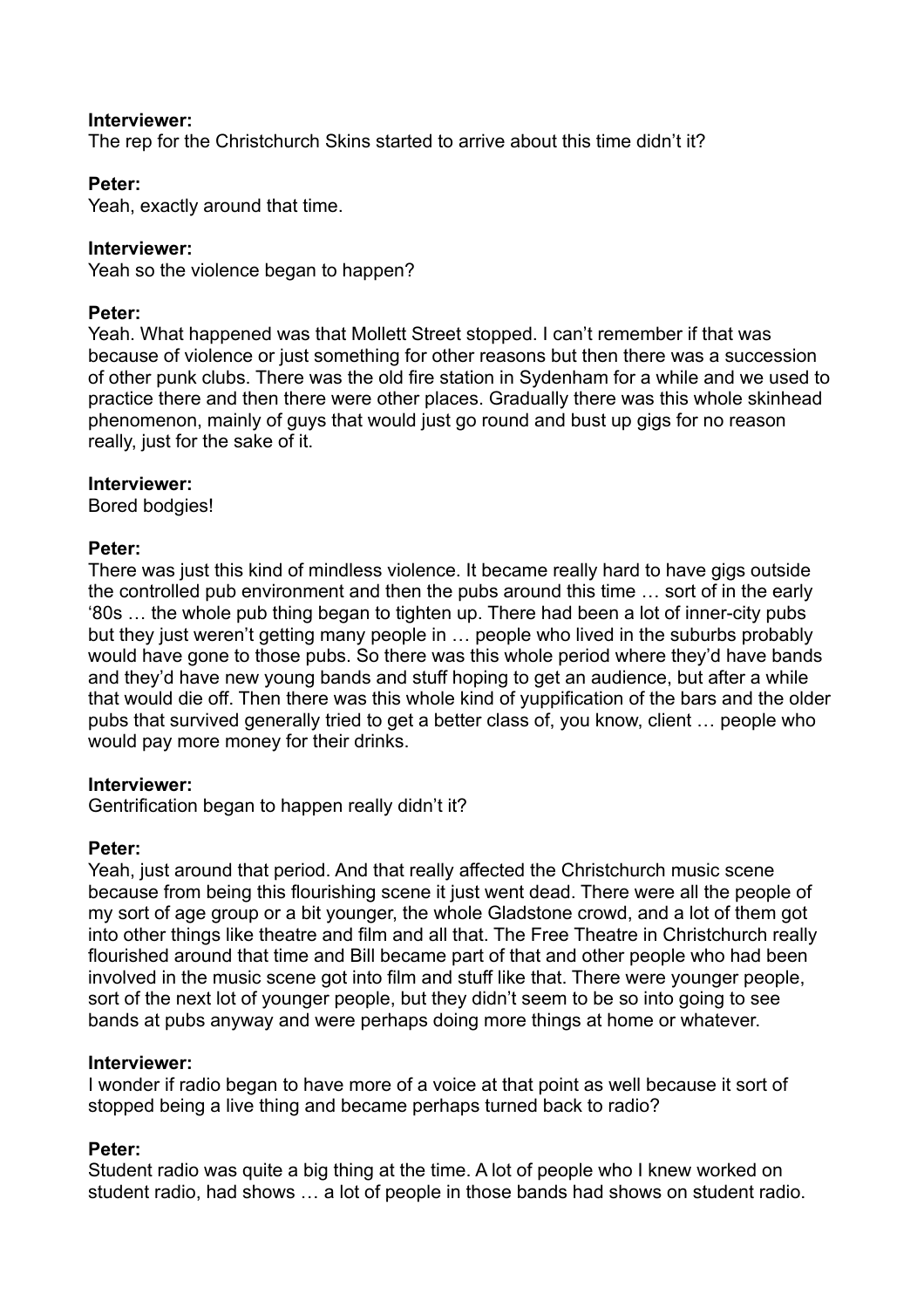## **Interviewer:**

That would have been able to keep going really?

## **Peter:**

Yeah, but that also tightened up after a period when the radio stations had to make money or it depended on how much money they got from OUSA.

## **Interviewer:**

Because it was the golden '80s wasn't it?

## **Peter:**

Yeah. But through the '80s that declined too so then there was much less opportunity on student radio to play stuff that was sort of outside their playlist. There were specialist shows but they got more conservative, I think, over that period.

## **Interviewer:**

Had you met Kim by then?

**Peter:**

No.

## **Interviewer:**

Just wondered how long you guys had known each other?

## **Peter:**

Not too long after that actually.

## **Interviewer:**

Do you want to stop there?

## **Peter:**

No it's alright. So then Pin Group finished. Roy went overseas and … oh yeah, the Pin Group recorded two singles and a 12" EP. After we weren't very happy with the singles, the sound quality of the singles, we went to Wellington to a flash … to the EMI studios where they had all Loxene Golden Disk awards around the walls and recorded the 12" EP, also on Flying Nun. That got a fair bit of attention too … it had much better sound quality. After the Pin Group doing those things I was talking with Allen Meek who at that stage was playing with the Bilders and we thought it was a pity that the Victor Dimisich Band hadn't done anything, recorded anything. We decided to record some songs at a studio in Christchurch called Tandem. The sound engineer there was a guy who'd been in Heatwave who were actually … there was a German group of Americans probably … perhaps children of GI's or something and so it was a kind of black American German disco group.

## **Interviewer:**

Yeah I thought it was disco yeah.

## **Peter:**

They had hits like 'Boogie Nights,' big, big hits, but he was … so he was working in a studio in Christchurch which is so weird and yeah but he did the engineering. We recorded the Victor Dimisich Band EP there but Tony O'Grady in the meantime had become a born-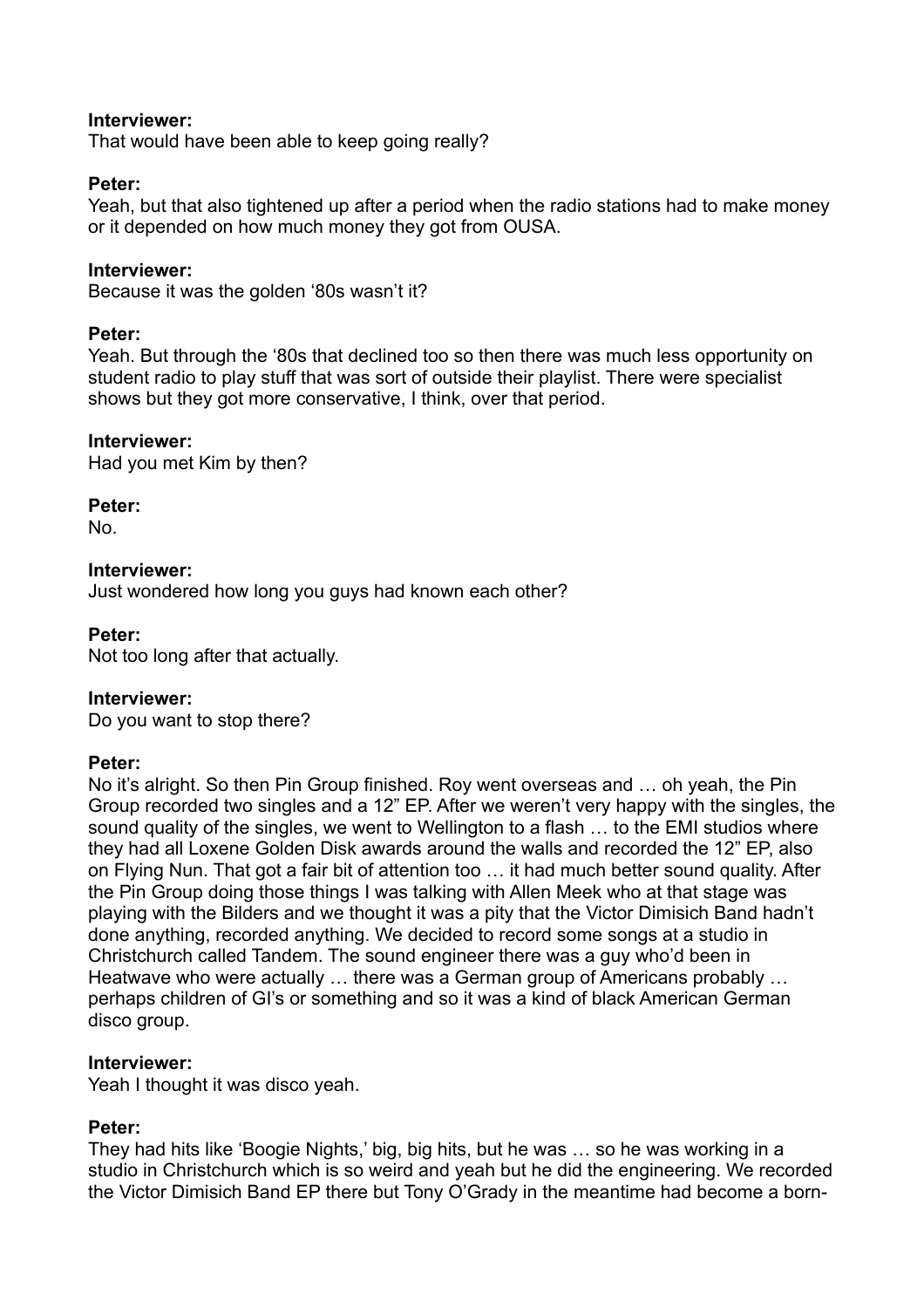again Christian and had sold all his music gear and all his records and didn't believe in playing un-Christian music anymore. So we got in Mary Heney who could also play guitar … she played guitar on the Victor Dimisich Band EP. We were going to release it ourselves, actually, and then Chris Knox … Oh, we gave a copy to Roger Shepherd but Roger didn't know what to make of it because it was just so out of time and place. It didn't match any of the current trends … at that stage Flying Nun were releasing Dunedin bands generally with guitars … but he gave a copy to Chris Knox and Chris Knox really loved it and he said 'You should release this' and so he did. So that came out on Flying Nun. It got quite a lot of good press but people sort of saw it as an oddity, sort of something not of it's time or place. Although Hamish Kilgour said something about it … he said it reminded him of Christchurch on a rainy day in the 1950s, a snapshot of Christchurch on a rainy day in the 1950s!

#### **Interviewer:**

That's interesting.

## **Peter:**

Yeah … which I thought was pretty good and there was something of that about it. So we did that.

#### **Interviewer:**

Yes I'd like to hear that. I haven't heard that, I'd be very interested at some point.

#### **Peter:**

I keep getting pestered by Chris Moon to do a re-issue because I did the Medication reissue but then they all got burnt up. After that, I just thought it's not meant to be out there … it shouldn't be out there!

## **Interviewer:**

There might have been other reasons for the fire. I know exactly what you mean though yeah, yeah.

## **Peter:**

Yeah so …

#### **Interviewer:**

You released that and then?

#### **Peter:**

Oh yeah. Then I got a phone call from these guys … it was either Mick or … there was this band called Drowning is Easy. They were all English immigrants. They'd come out here sort of when they were 12 but they were young, they were much younger than us, and they played. They weren't old enough to get into the Gladstone. That's right, they used to hang around outside and occasionally Rose would let them in towards the end of the night. I remember the last time the Pin Group played we insisted that they be allowed in because we thought they were quite … we knew their band was quite funny. They had a weird kind of jokey punk band, sort of like the TV Personalities or something like that and they had these recrimination songs about everybody. They were hilarious and they were pretty good, sort of punk/ pop, with these just hilarious lyrics. They had this great song called 'Spoons for Christ' I remember that the drummer sang and it had all these outlandish lines in it and they had another song called 'Arson' which was also great. Anyway one of them rang me up and said 'Do you want to play, we're starting a new band?' or something. So I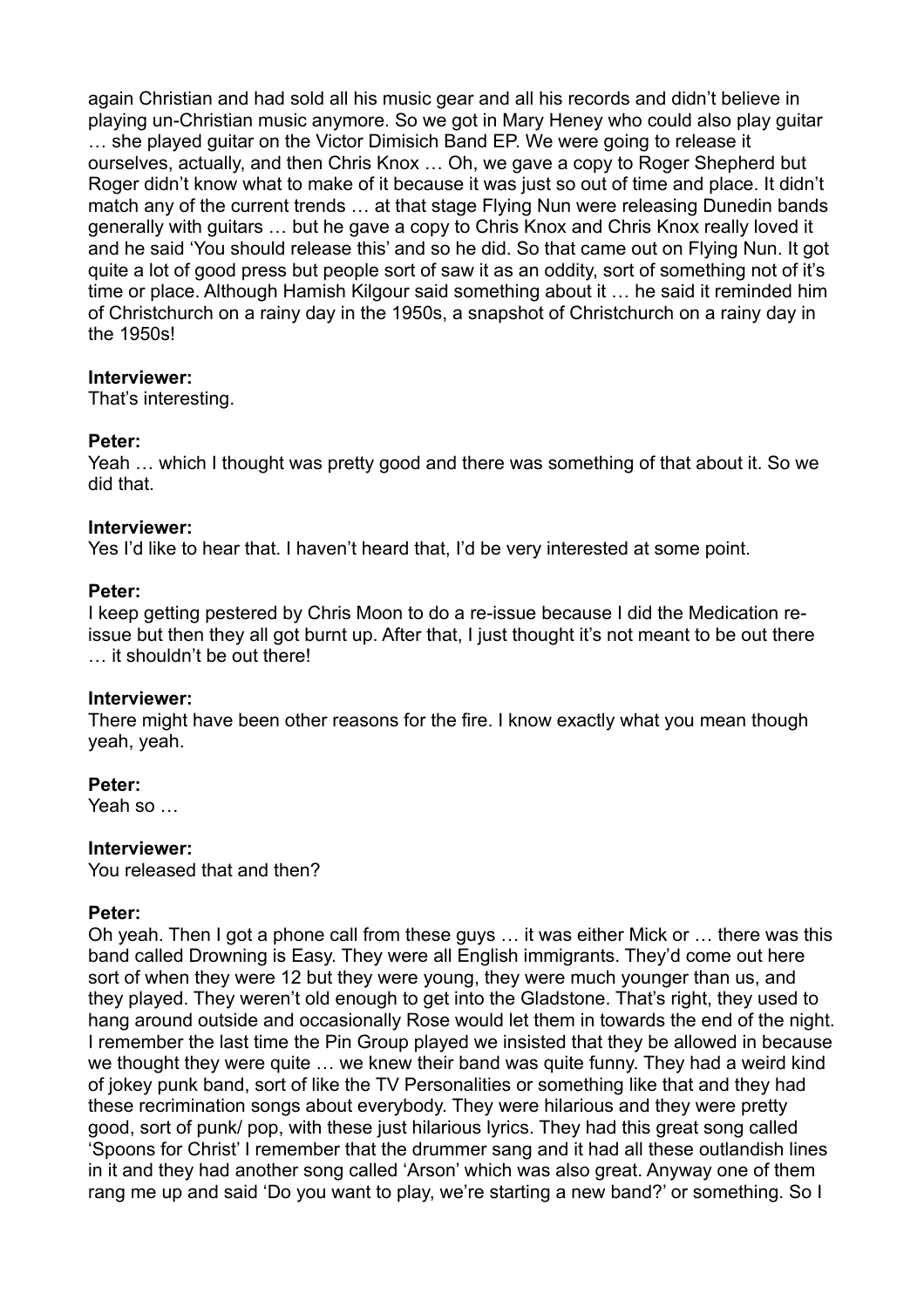started playing with them and I said 'Is it okay if Mary plays too?' So it was Mary and me and Mick and a guy who was called Chauvin. His real name was Ian but Desmond gave all these people names and he became Andre Chauvin 'the Urban Guerilla' because he'd done this robbery of a brewery. He and two other guys had robbed the brewery in Christchurch and got away with all these crates of beer. They got caught of course and he got community service or something but he became Andre Chauvin the urban Guerilla. So he was just called Chauve.

### **Interviewer:**

What was Mick's last name?

#### **Peter:**

Well his stage name … he became Mick Elborado. That was his name because all these guys had these names. I think there was an English band called the Swell Maps … who I actually like a lot … who had the same thing … Epic Soundtracks and Nicky Sudden weren't their real names. They were very much like those guys, a whimsical English kind of music.

#### **Interviewer:**

I'm just asking for the sake of the written, when it's in writing people won't know who Mick is, so it's good to have those sorts of details. And Mary's last name?

#### **Peter:**

Mary Heney. Susan and Mary were both in 25 Cents. I had a relationship with Susan and …

### **Interviewer:**

And what was her last name?

## **Peter:**

Heney … they were sisters.

#### **Interviewer:**

Were you still with Susan when you started to join up with these guys?

#### **Peter:**

No.

## **Interviewer:**

But you were still playing with Mary?

## **Peter:**

Well we started playing together. So there were the four of us and we used to play in the back of my flat in Spreydon in Christchurch and there was this guy … there was a block of pensioner flats down the back, over the back fence. We used to practice every Saturday afternoon and the police would turn up and they were often quite apologetic … it was obviously something they couldn't really be bothered with … but there was some guy in this block of flats who used to ring the police

## **Interviewer:**

As soon as you started playing?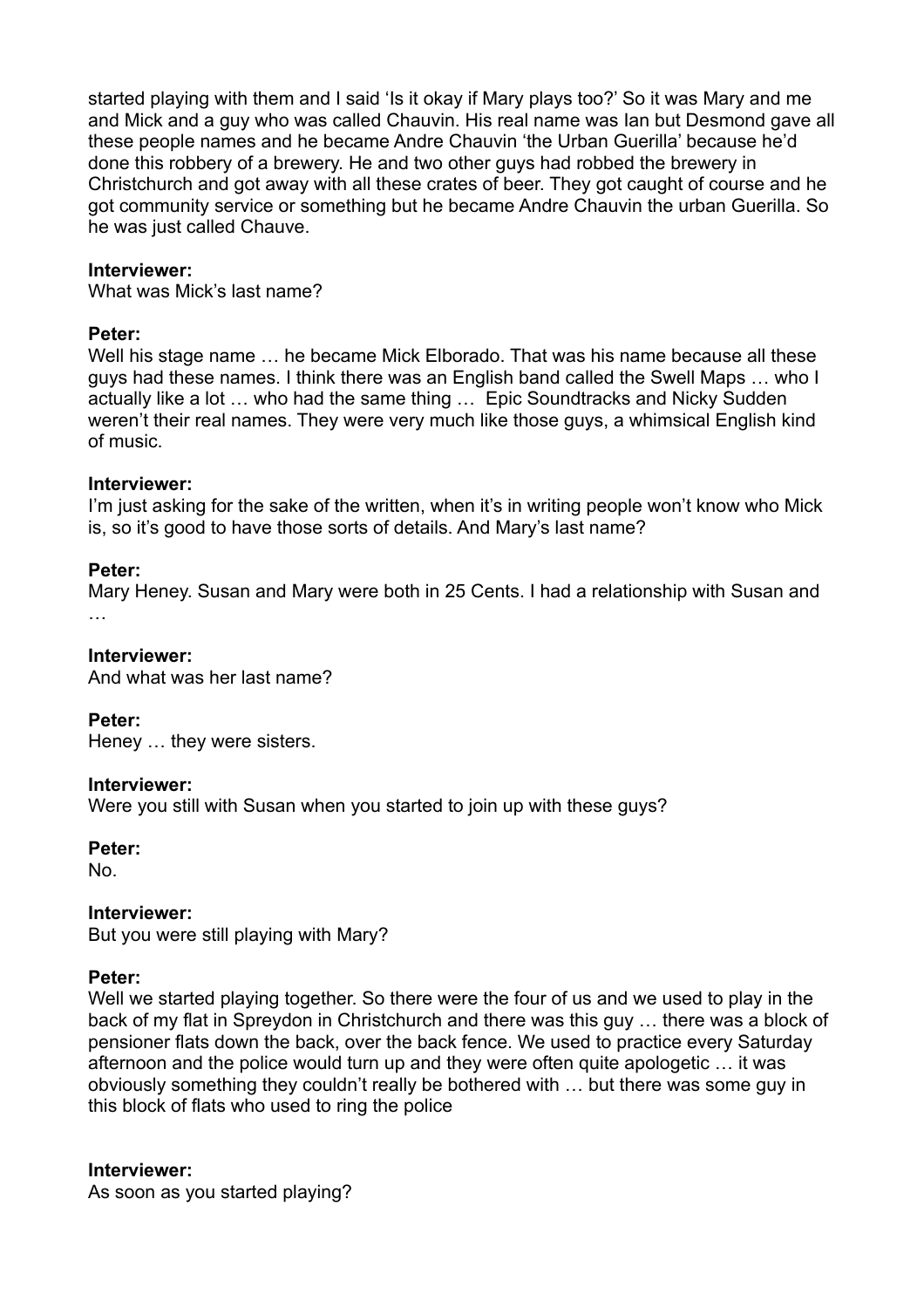## **Peter:**

As soon as we started playing … so we used to call him 'shell shock' because he told the cops this story about how he'd been in the war and everything. We just referred to him as 'Shell Shock.' Then one day my partner at the time, Cathy, said 'Look there's something happening down the back, it's on fire!" and there were smoke and flames coming out of one of these pensioner flats. It was that guy's flat. He got out … I don't know if he'd fallen asleep with a cigarette or something. But it wasn't on the end, it was in the middle, and somebody said we should become the Scorched Earth Policy … we became Scorched Earth Policy.

#### **Interviewer:**

That's how the name came, that's great.

#### **Peter:**

It wasn't directly attributed to that but it sort of coincided when we were playing. Ian had some songs and they went on and on. I remember we did a couple of covers. Then one day Ian turned up without his … he used to come around on a kind of moped or small motor-bike … then one day he turned up and he used to bring his amp and his guitar on this motorbike.

#### **Interviewer:**

Mopeds were a lot more robust in those days!

#### **Peter:**

Yeah! Then he turned up one day without them and we said 'Where's your gear?' and he said 'Oh I'm leaving.' So he left. I think he was intimidated by Mary and me... that's what I could work out from talking with Mick and other people afterwards … that we were sort of pushing the band in a direction that he didn't want to go. Then we got in Brian and Andrew

## **Interviewer:**

Can you give the last names?

#### **Peter:**

Brian Crook and Andrew Dawson … again through my brother. Andrew's claim to fame was that he was very good at getting cactus, which we were into at the time. People would go round Christchurch and cut down cacti from people's gardens and steal them. Actually I remember in the Vacuum period, the late Vacuum period, we went up to Blenheim to play with Bill and we cut down a cactus from the middle of the town square and took it back, trying to wrap it up and trying to carry it. It was a great San Pedro which lasted us for a long time and it was just much better hallucinations than any paper trips that we were used to … not prolifically … but some people we knew were sort of prolific cactus people.

#### **Interviewer:**

What era is this? Is it like '84?

## **Peter:**

Early '80s yeah, sort of '82/'83 … sort of round there. Scorched Earth started in '82, I think. Anyway that was Andrew's claim to fame and the other thing was that he'd auditioned for one of Desmond's groups … which is weird … again that thing of auditioning for a group. Because he was a friend of my brother's I went out there too. We went out to support him,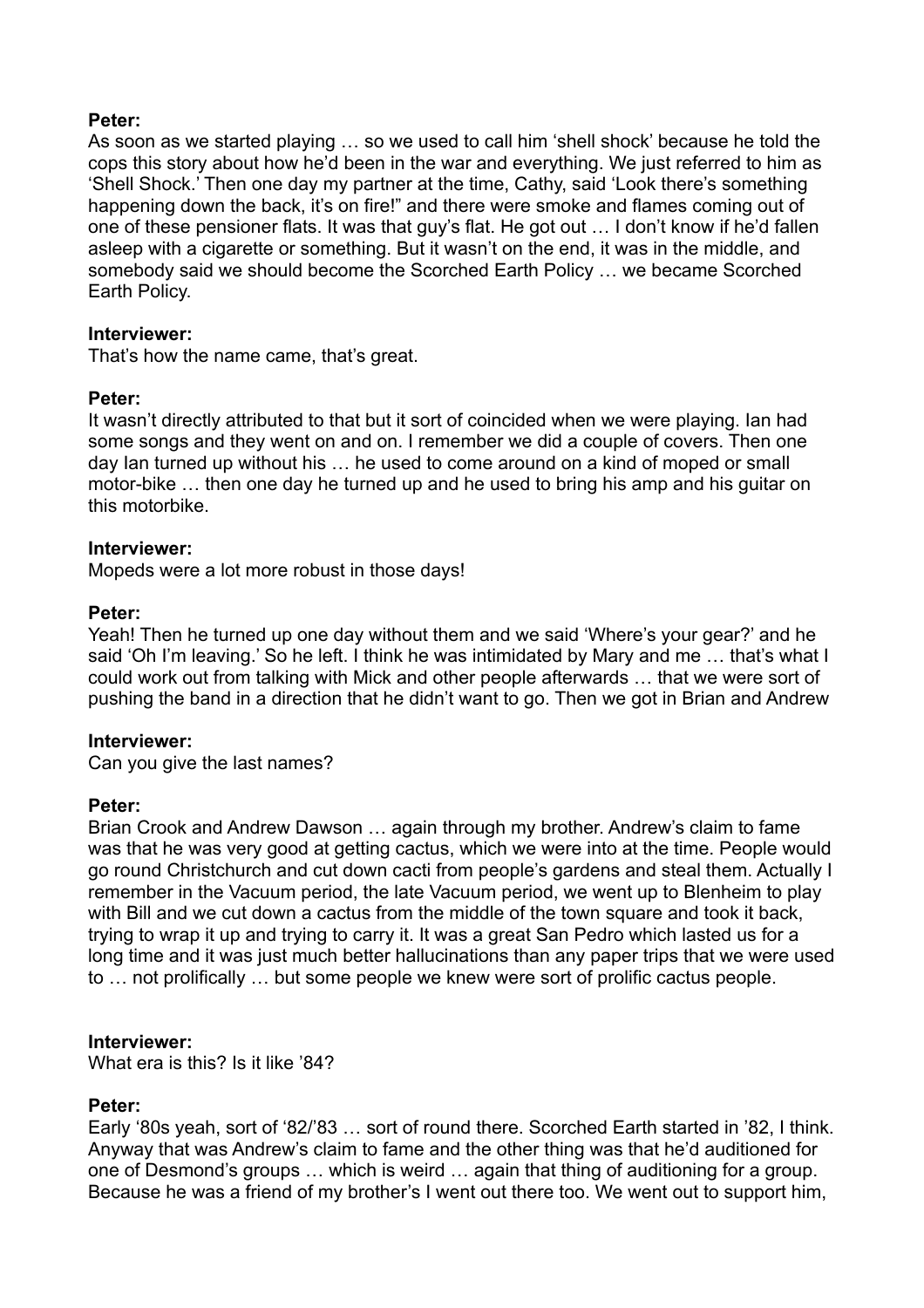to North Beach, to this bach by the sea. We thought Andrew's voice sounded like a megaphone even though he actually wasn't singing through a megaphone. We were fascinated. He didn't get the job because they wanted somebody a little more professional, but he was obviously a singer and he looked like a singer! So that was good. He flatted in this place in Knowles Street which was a large sort of artists' house. There were probably … I don't know … maybe eight people in the house, two stories, a big place and it had a whole history. Margaret Mahy had flatted there and one of her daughters was there over that time, so it had a whole history of successive generations. There were a lot of filmmakers, mainly film people there and Brian Crook who was an art student. What I'd heard about him was that he was this big tall guy who had to stoop when he went through doorways and that when he played guitar he got very intense and he used to spit

## **Interviewer:**

Spit unintentionally or spit intentionally?

## **Peter:**

Unintentionally! That also seemed like a fascinating recommendation. So we got in these two guys … neither of them had been in a band before … we had this weird collection of people and it was sort of like 'What do we do now?' I tried to drag out some of the old Victor Dimisich … a lot of the Victor Dimisich songs that had never been played and I got Stephen to put them down on a tape, but nobody could work them out. They were these kind of versions of them. But then gradually we started to write a few of our own songs and Brian I think, sort of gradually. First of all we'd have ... because I had lyrics, plenty of lyrics, that wasn't a problem. The problem was getting some sort of music for them. First of all, I think, the whole band tried to work out things together and then gradually Brian became the main writer of music and you know quite quickly it became really good. But the whole Scorched Earth thing was this kind of motley collection of just completely different people and there was Andrew singing or sort of singing, vocally declaiming in a Mark E. Smith sort of style. Mark E. Smith was quite an influence.

## **Interviewer:**

At that point?

## **Peter:**

Because I always loved the Fall and that was something we had in common between all of us, actually. There were Brian and Mary playing guitars. I think Mary played keyboards sometimes and Mick played bass and we made this giant cacophony which was pretty untogether. Quite quickly, I think, we played live too and there were these tremendously chaotic gigs. We played at an art opening in a building somewhere in Christchurch, on or about the third or fourth storey in one of those buildings around the Square. It was an exhibition by two people who we knew and we just played this … it must have been quite frightening I think … performance in the gallery, in a reasonably small room with a lot of people. I think we pinned them against the back wall. Andrew of course was another person who liked to advance into the audience and all that and I remember that was a very wild kind of opening with people hanging off this building, literally hanging off the edge of the building, and everybody completely out of it. A lot of Scorched Earth gigs were like that and the music was really un-together and it was very loud.

## **Interviewer:**

But quite enjoyable from the sounds of it?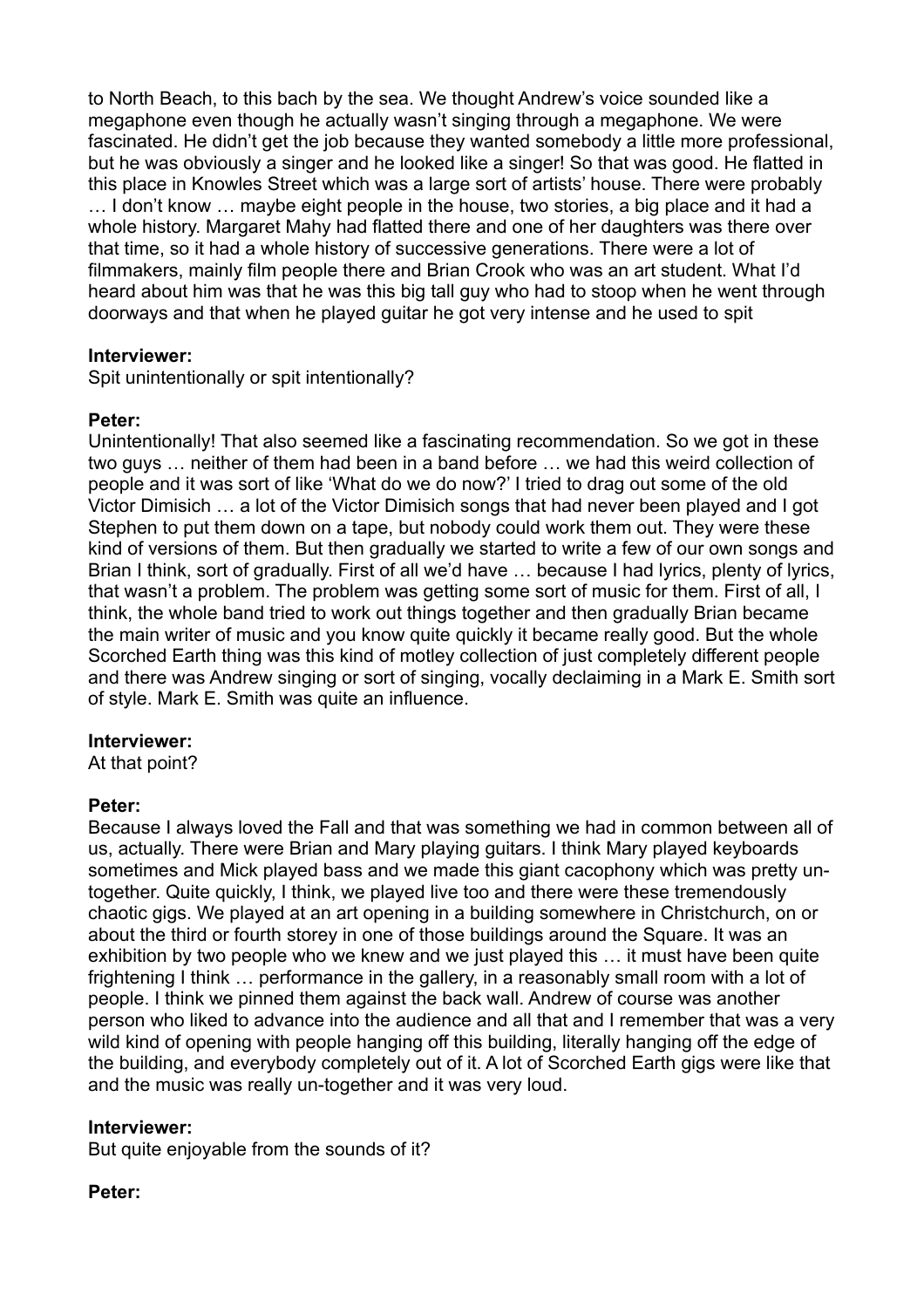Yeah. It's sort of fascinating because we had such an odd group of influences We did a lot of ... I really liked '60s garage band stuff like the 'Nuggets' things, things like the 13<sup>th</sup> Floor Elevators especially, and we did a lot of covers of those songs. We did some punkish sort of covers. We did a couple of Swell Maps songs … we did 'Forest Fire' and something else by Swell Maps and we did 'I'm Insanely Jealous of You by the Soft Boys and things like that. So we did a heap of … just this whole collection of covers.

## **Interviewer:**

Quite eclectic though.

### **Peter:**

Covers that we didn't know very well. So 'Oh we'll just play this' and we didn't care and the whole thing about Scorched Earth compared with those other bands is that it was much more irreverent, coming from a trash aesthetic like the Cramps and the Gun Club and all that stuff. It was completely irreverent and sort of trashing things although gradually we started writing our own songs within the band.

## **Interviewer:**

How long did it take to get to that point?

#### **Peter:**

We had a few from early on. I think we did our first EP in '85 ... two or three years by the time we had … we still did quite a bit of Victor Dimisich … we did 'Mekong Delta Blues' and stuff like that and some of the other Victor Dimisich songs.

#### **Interviewer:**

So music was still very much the force in your life wasn't it at this and the wharfie stuff was still going?

## **Peter:**

Which other people found really odd ... oh yeah, and because I played rugby league too. I played premier grade rugby league in Christchurch after I left school for about five years or something. Then I had to make a decision and I'd had a few concussions because I could run quite quickly but I was never quite big enough for that and I had to decide whether I actually wanted to do that. But that was totally odd among people in the music scene who were coming from quite different backgrounds.

#### **Interviewer:**

Yes totally. It was really uncool wasn't it to play sport?

## **Peter:**

I enjoyed playing rugby league, which was a reaction to being forced to play rugby at school, and playing in a team who were mainly Pacific Islanders. I was usually the only 'palangi' in the back line so that was quite good. I actually enjoyed it and it was fun but it was sort of this odd other life, I suppose.

## **Interviewer:**

But sorry … back to the Scorched Earth Policy … how long were you together all together?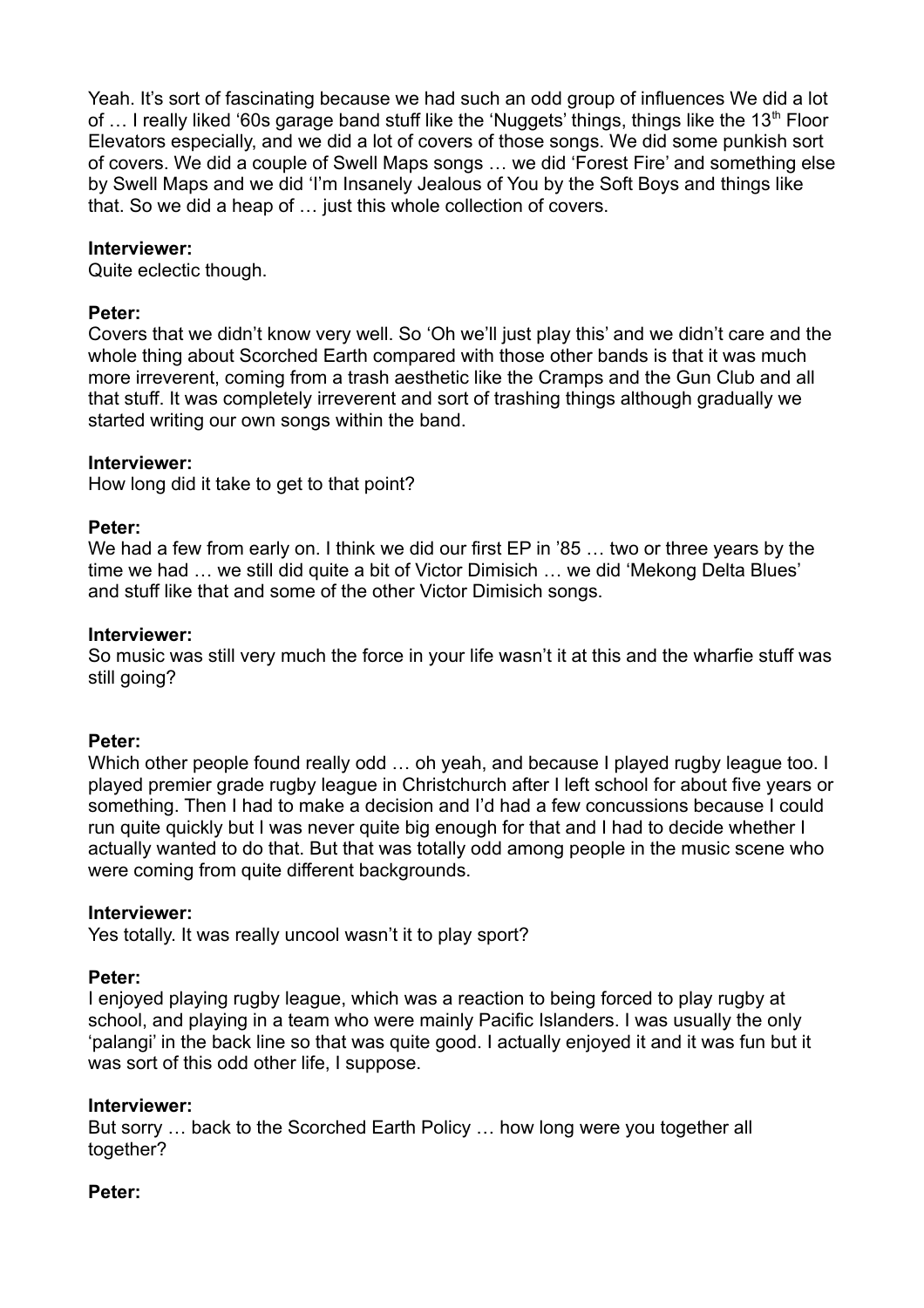Probably about four years … definitely four years … it was '82 to '86.

## **Interviewer:**

It was pretty comprehensive by then wasn't it?

## **Peter:**

Yeah. Scorched Earth eventually got very good at what we did and we sort of synthesised all our various diverse influences and had a sound of our own. We were unlike anything else around. We were probably more like some Australian … I used to go over to Sydney quite a lot in the 80s because I had a lot of friends over there. A lot of my friends from the late '70s period in Christchurch went to Sydney. There was this whole migration, which is quite odd, but it seemed to be the thing you did at the time.

## **Interviewer:**

Are they still there now?

## **Peter:**

Some of them are yeah. Completely assimilated. There were a lot of trashy Australian groups doing that kind of thing but none in New Zealand so it was much more a sun and drugs and stuff kind of thing, it definitely wasn't a Christchurch thing or Dunedin for that matter. So we were way out of synch with anything else that was happening in Christchurch and we got quite a lot of shit from other people because at that stage there was the style thing, the rooster heads and the New Romantics.

## **Interviewer:**

And mod stuff had just sort of …

## **Peter:**

Yeah. The '80s sort of English styles and Christchurch was always very Anglophile, incredibly that way. It was like the *NME* was the bible and we got a lot of shit from those people and in a way I suppose we were sort of thumbing our nose at them by doing what we did.

## **Interviewer:**

And did Flying Nun take an interest in you both?

## **Peter:**

Sort of … I don't think Roger knew what to make of us because I think Roger depended on other people telling him what to do but Hamish Kilgour was working for them in Christchurch at the time and he liked us. He sort of advocated on our behalf so we got to release two 12" EP's … which everybody used to do at the time because we thought they were louder and better at 45 … on Flying Nun. We never really got much recognition in New Zealand and it was only after we'd broken up that I went up to the Flying Nun office one day and Gary Cope said 'Oh, there's these overseas reviews of you guys here' or something, just by the way. There were a number of American reviews that seemed to understand what we were doing much better than anyone in New Zealand. But that sort of feeds into the whole thing with Bruce and Expressway … it's associated with that.

## **Interviewer:**

That was happening round the same time was it?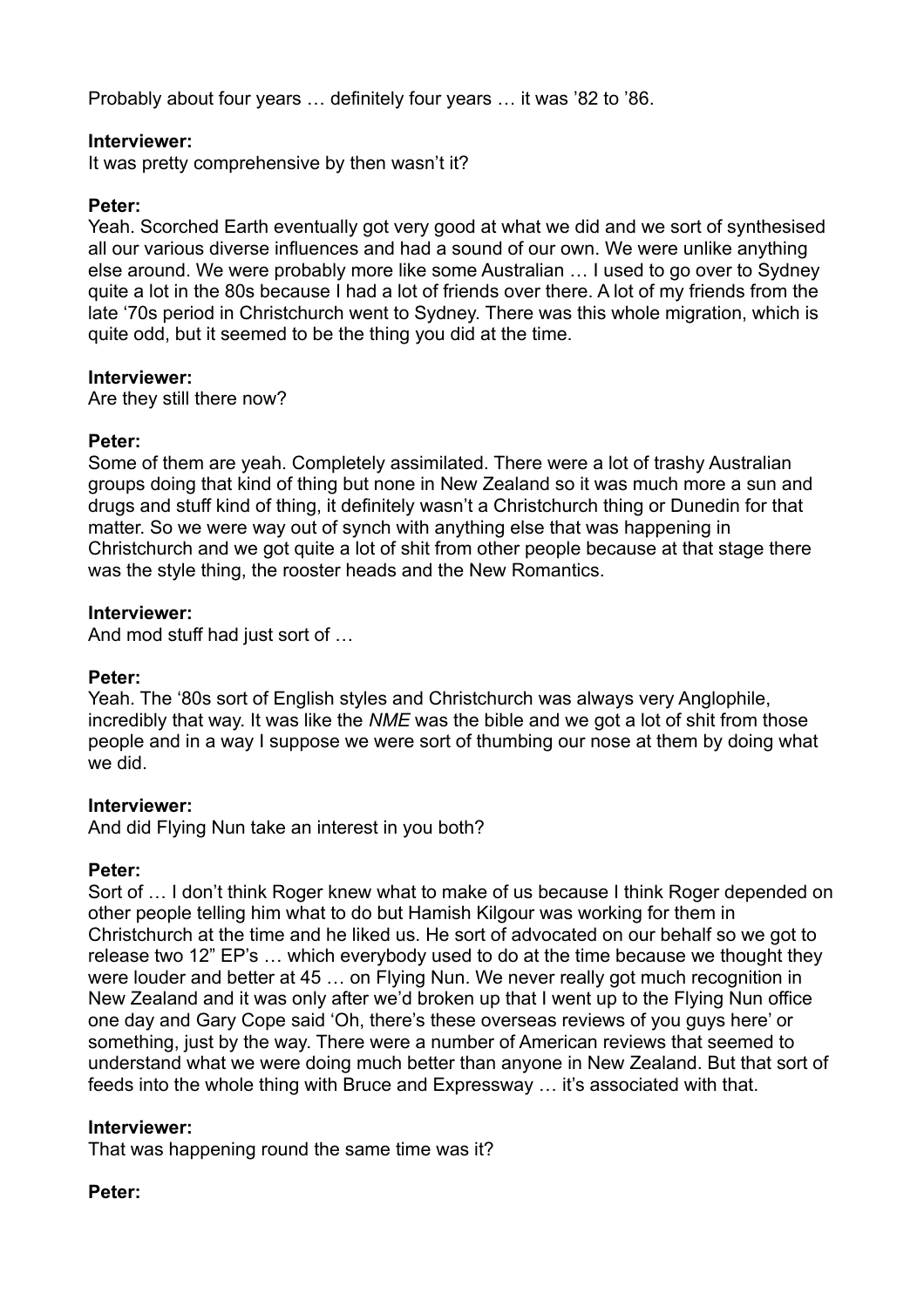Yeah.

# **Interviewer:**

Had you met Bruce by then?

## **Peter:**

No.

## **Interviewer:**

You were probably running like parallel in lots of ways?

## **Peter:**

Yeah, he's a bit younger than I am and he liked the Bats before Scorched Earth. The other thing was gradually there was nowhere we could play in Christchurch. We couldn't play in the pubs … the pubs had become very sewn up … they wanted what they thought of as professional bands. A lot of pubs didn't have music anymore … the whole gentrification of the inner city. There was nowhere to play so we went back to the thing of hiring our own halls and playing there and we had some great gigs in halls where we got a bunch of bands and we started using film too … which is another thing. I remember going and hiring a bunch of horror movies from some backyard place … it's puzzled me ever since how somebody had all these cult horror movies, like B-grade horrors, in the back yard … but anyway I remember going and getting them.

## **Interviewer:**

Was it like a 16mm thing with old projectors?

## **Peter:**

They must have been on videotape, I think, or did we project them? We must have projected them. Yeah, it must have been projectors because that's sort of the early '80s. But that was quite good and there was still that alternative and reasonably early on we went down to Dunedin. There was some festival on the peninsula, called the Broom Valley Festival and Scorched Earth went down in a house-truck … somebody we knew had a house truck … and that was pretty wild, that whole trip. We played at this festival in the open air with another Christchurch group we went down with called Toerag, who were a trio, a kind of punkish trio. We played at the Empire the night after, on the Saturday night, to maybe a dozen people. But gradually we started going back here and we got a much better reception in Dunedin. We started to build up an audience there, quite a reasonably sized audience, at a time when we didn't have one in Christchurch. We became much more popular there than we were in Christchurch. Dunedin was quite interesting because it was like one audience, whereas Christchurch was much more fragmented, so the same people would go and see a more eclectic range of stuff whether they liked it or not. I think the Empire people just went there anyway, like the Gladstone had been a few years before in Christchurch. So there were these … the whole history of Scorched Earth was pretty debauched really, there were a lot of drugs and drinking and stuff … but gradually it became much more musical. Then Andrew left … well we started improvising a lot more at practices. By that time we'd started getting into long improvisations at practices and that was mainly Brian, Mick and me. Mary didn't want to do any stuff like that … she just wanted to play songs … and there was nothing for Andrew to do, being a singer. So he'd go outside and smoke cigarettes or something and gradually … I think he just increasingly felt redundant. I sort of tried to get him to play instruments but he wasn't that into it, being a front person. So we started just doing a lot of … we had some things that were improvised and parts of songs that were improvised … but still it was mainly quite short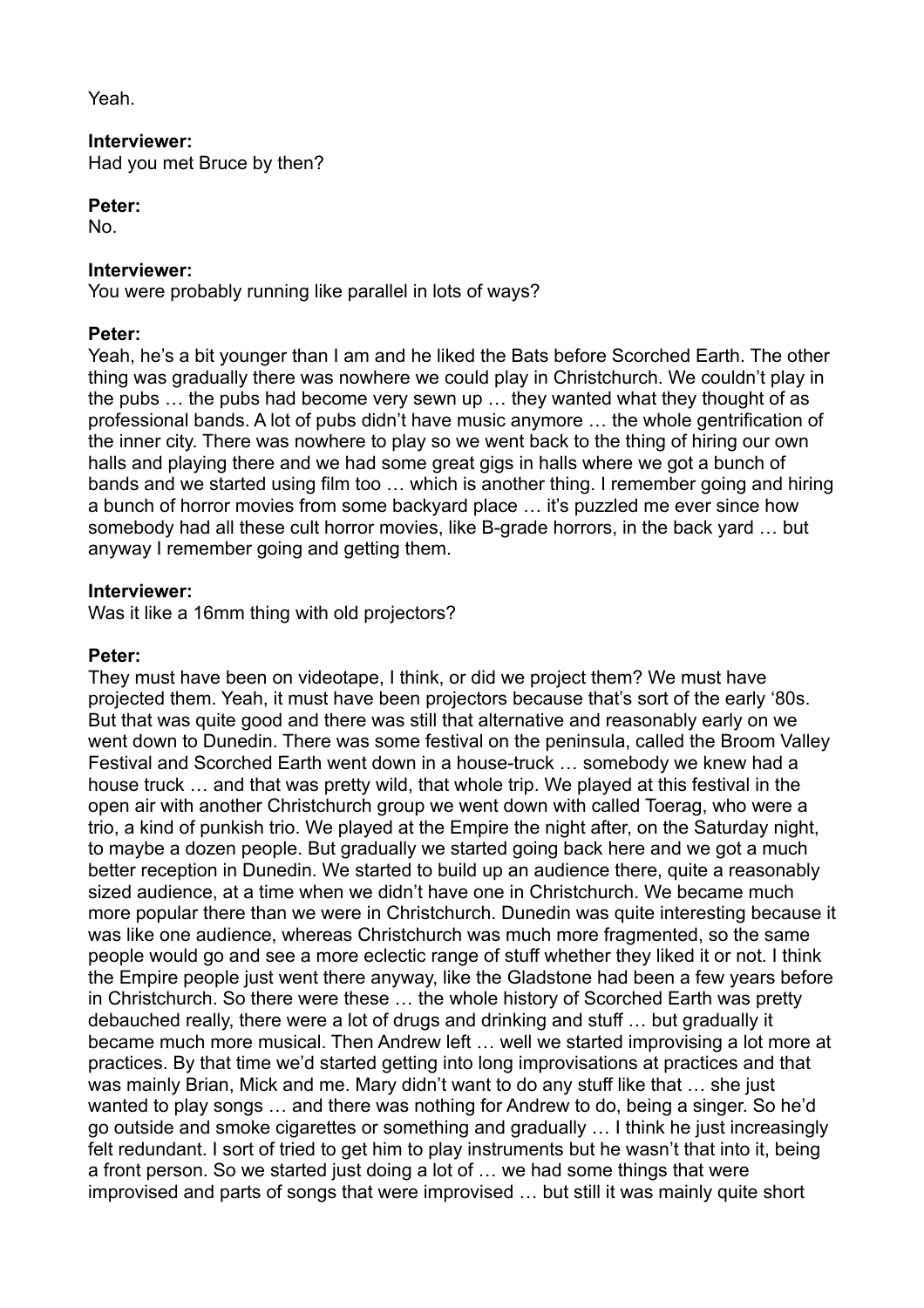songs. Then we got in Andrea from the World … the World were a great Christchurch group that've been just completely forgotten about. This was Allen Meek who'd been in the Bilders, who by this time had broken up, and the Victor Dimisich Band and three other people. There was Andrea Cocks, who joined Scorched Earth and there was Bridget Mulcahy … you probably notice a lot of Irish names in there … It was a sort of an Irish Catholic thing … which is my background too … and the Victor Dimisich Band had that, not Stephen but the others and Theresa Maguire.

### **Interviewer:**

You kind of hung out with those sorts of people?

#### **Peter:**

Yeah, through people who knew people and stuff like that … Bridget and Malcolm Grant who'd been drumming for the World and they had a guy called Charles who looked like his name! He was a suave lead singer in the later Bryan Ferry mould. But they were great … they were like an edgier version of the early Talking Heads, that sort of thing. We used to play together and then they broke up. Andrea joined Scorched Earth and that was a great period musically for us after the first EP … she was on the first EP but it was sort of in between them that we developed musically, with Andrew gone and less of that kind of excess, all that stuff. It was a much more musical period and Brian, mainly Brian and I, were writing songs together so we developed a lot over that period and we sort of … I think we had our own sound and did another EP.

#### **Interviewer:**

Through Flying Nun again?

#### **Peter:**

Yeah. And then eventually we got to, right at the end … I think our last performance or second to last performance was in 1986. I think it was at the Gladstone one weekend … we finally had a big crowd in Christchurch! We broke up then after being kind of unappreciated in Christchurch. What came after was a review of our second EP in the *Listener* that was very complimentary about it.

#### **Interviewer:**

They understood it.

## **Peter:**

Finally. This had always been a problem because the lyrics were mostly black humour and the whole thing about Scorched Earth wasn't that serious and the reviewer got it because we'd had a lot of reviews that we were about doom and gloom and stuff like this which was kind of puzzling. People just didn't get the … and she said about the black humour in the lyrics and stuff like this and then

#### **Interviewer:**

Suddenly you got popular for that reason?

#### **Peter:**

Yeah and we broke up then. We played a last performance in a record shop in Christchurch with Mick playing a casiotone and we did 'Born to Be Wild' because Mary said that was the first song she'd ever learnt on guitar.

#### **Interviewer:**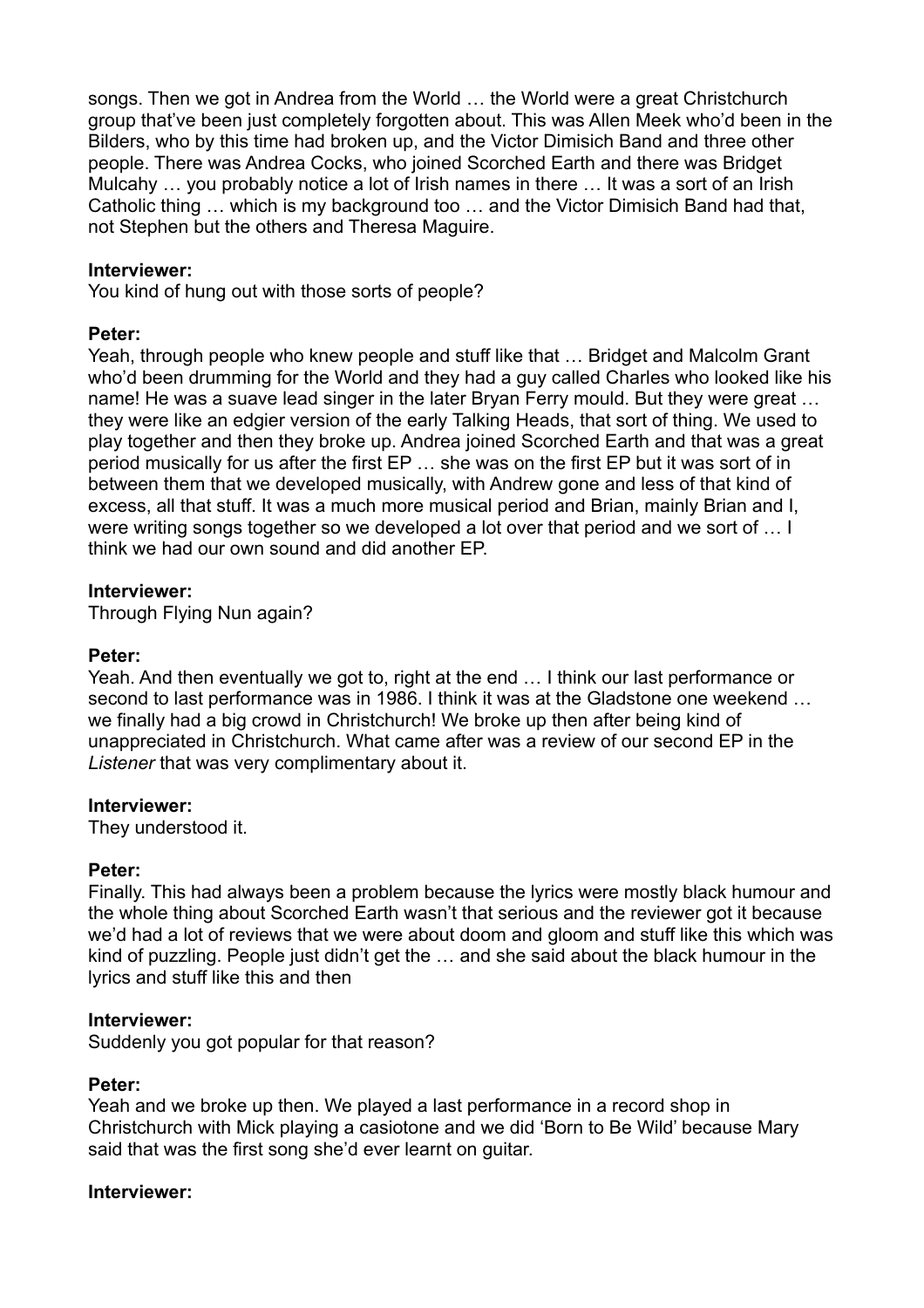Nice finish. And the reason you broke up was because?

## **Peter:**

Well actually Mick left. Mick's very volatile and he sort of goes from being quite manic to quite depressed. Always on that kind of continuum, I suppose. And he left once and he was briefly replaced by a guy called Campbell McLay who had an interesting tape label in Christchurch called Onset Offset that released a whole lot of really obscure stuff, the sort of other Christchurch, over that period, on cassette.

## **Interviewer:**

No-one's sort of got any work of that or just a different sort of scene?

## **Peter:**

It's never been reissued in any other form. I don't know about that. It was a whole lot of people who became well-known or in other groups and stuff and other people that you've just never heard of anything since.

## **Interviewer:**

Yeah it's funny isn't it?

## **Peter:**

Not necessarily the best or the worst you know.

## **Interviewer:**

Well often it's when people don't continue in the same mode.

**Peter:**

It is yeah.

## **Interviewer:**

There's a consistency then you just have to keep remembering.

## **Peter:**

Yeah and then people … there's a retrospective thing then, But anyway Campbell played with us for a short time and then just before we were to record our second EP Mick, who was out of the band at that time, got a telegram from Campbell saying 'Would you please lend bass-lines to Scorched Earth as I won't be.' You know what a telegram was like. And so Mick came back but then at the end he left again.

## **Interviewer:**

That was kind of the end of it really?

**Peter:**

Yeah.

**Interviewer:** That might be a good place to stop?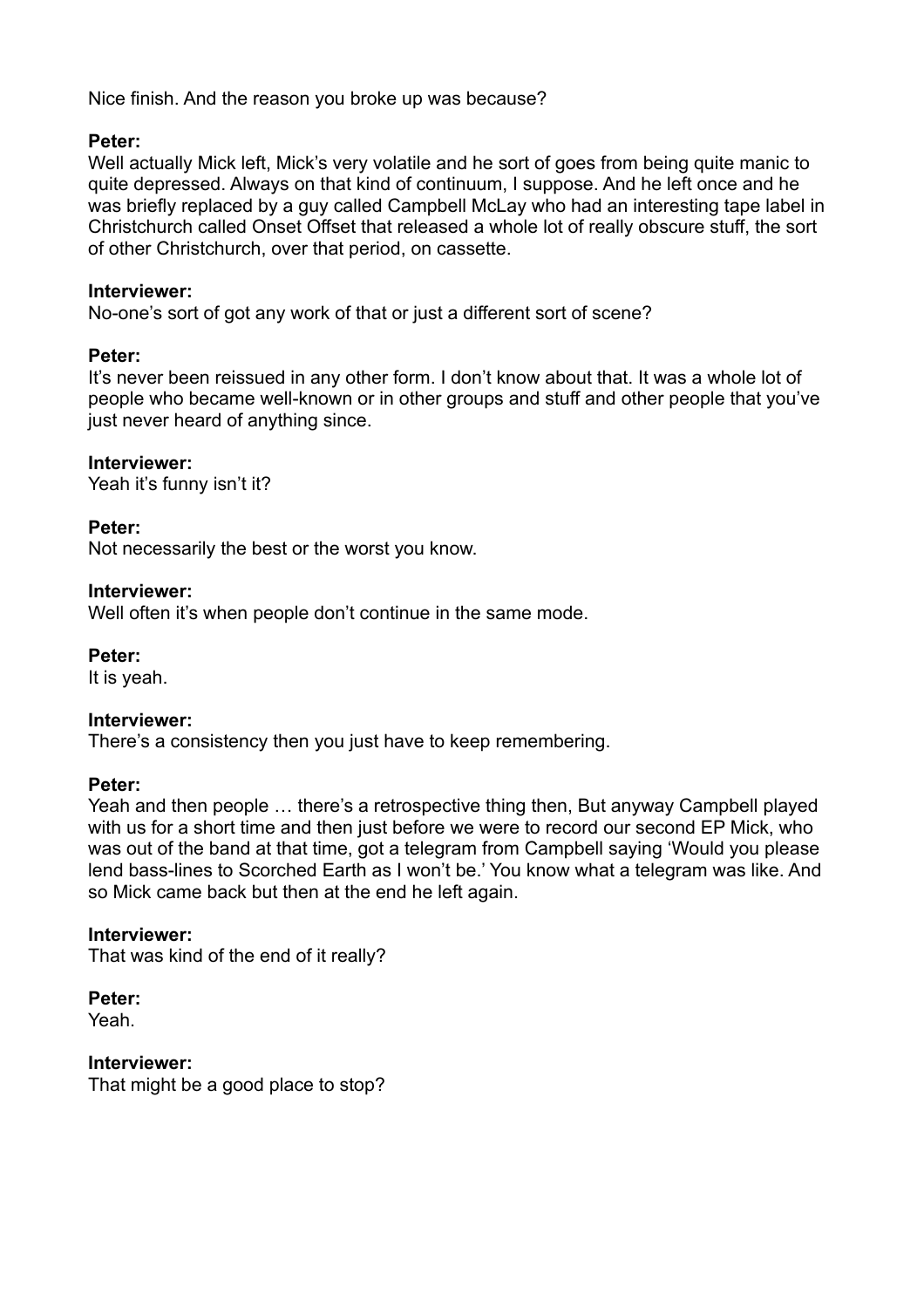## **Part 5 – 27 September**

### **Interviewer:**

The last EP of Scorched Earth, there was a couple of people that …

## **Peter:**

No, that was the EP by the Pin Group.

### **Interviewer:**

Oh the Pin Group, sorry, that's quite true.

#### **Peter:**

I'd forgotten that actually Mary Heney from 25 Cents who was in Scorched Earth and Peter Fryer, 'the Bod' who had been in the early Vacuum both played in probably the last two or three live performances of the Pin Group and on the EP which gave us a much fuller sound. Mary gave us a really good option of … she and Ross did backing vocals really well. It was quite interesting actually when we were doing the EP we worked out that Mary's voice was lower than Ross's, or their best voices, so they sort of reversed the usual male/female thing of backing vocal harmonies.

#### **Interviewer:**

Right so they're really important figures actually in that?

#### **Peter:**

Yeah but it was actually the first time we'd really tried anything like that sophisticated … you're doing actual vocal harmonies! But yeah Mary's voice was a good addition in that.

## **Interviewer:**

What we might do actually is when it's transcribed I might just make sure that that's put into that.

## **Peter:**

Scorched Earth had disintegrated and I think about that time I'd been really keen to get Stephen Cogle playing again because after the Victor Dimicich band Stephen had gone to the sort of … the story was that he'd gone to play golf … he'd given up music to play golf. I think that was only partially true because I talked to his partner Carol one time and said about it and she said 'Oh he still plays guitar at home.'

#### **Interviewer:**

That's a great substitute for music!

## **Peter:**

Yeah, you sort of think what have they got in common! And he was sort of reluctant but we started having a few sessions I think first with Brian, maybe Mick too and Stephen and I and then with Ross who had been in the Pin Group … so many of the same people were recurring, wanting to play with Stephen, so we had a kind of proto-Terminals.

#### **Interviewer:**

Would you say that you guys were quite well respected by this point?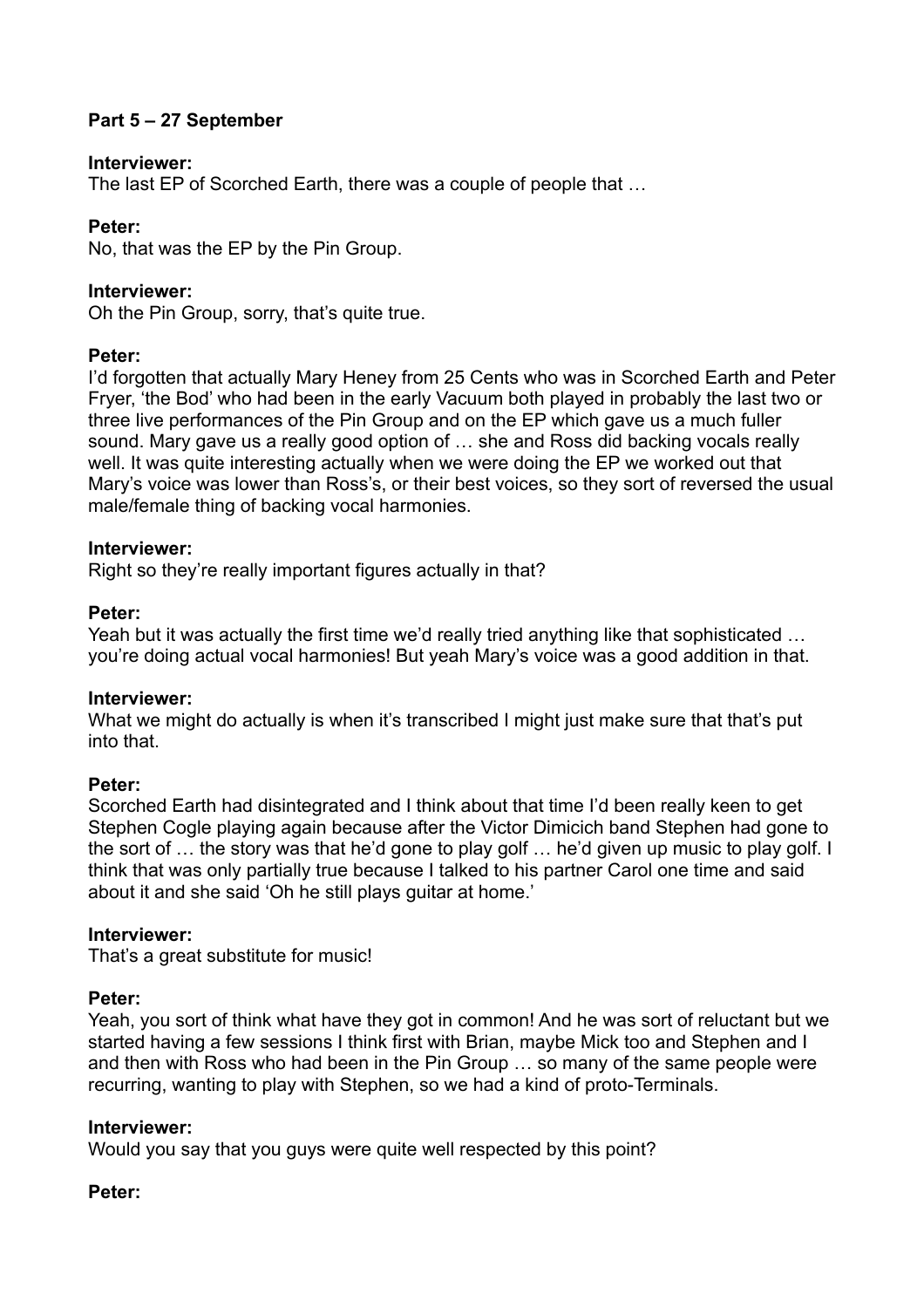I think we had the history thing with the Pin Group but I'm not sure how much, I suppose we were and I think we did find that with the early Terminals that we didn't have to sort of convince people or anything, that there was already a bit of a following because we'd been in other bands and Ross around the same time was in The Great Unwashed who were a reasonably well-known group too.

#### **Interviewer:**

And you were starting to get an international following as well by this point?

### **Peter:**

Not that we knew of! There were those reviews of Scorched Earth Policy in American magazines like *Forced Exposure*, those kind of things. It was about this time the Terminals … the first version of the Terminals … Brian didn't play with us. He was playing with his partner Maryrose, who was Maryrose Wilkinson and became Maryrose Crook, and Rebecca Shanahan and Robbie Stowell in a group called Max Block who were really good and again in a kind of edgy … I don't know … post-punk? … sort of style. They were quite … I think they were a bit like a no-wave group in a way, again outside what was happening in Christchurch or New Zealand even, stylistically. They started to play about the same time as the Terminals … we had Susan Heney, Mary's sister, who had been in 25 Cents … Susan, Ross, Mick Elborado, Stephen and myself … Stephen Cogle and myself … and we started to play. I think the first time we played was at the Flying Nun Christmas party in '86 so it must have been Christmas '86 in a warehouse space and Max Block played too. There were other people as well. The second night we played at this place called the Youth Centre which had been a Cinerama theatre. There was this large space that nobody knew what to do with and it became a sort of successively various, a kind of youth/drop-in centre type place. It had a basketball court so you were playing on quite a high stage with this large basketball court in front of you and this large very big reverb so you could just sound massive playing there. We played there to a very small number of people but one of the few people was … I later found out … was Bruce Russell and he'd been at the Flying Nun Christmas party the night before too. I remember seeing this guy and he had long sideburns and I remember thinking what a poser! Anyway, I didn't know him at the time but he was there and it turned out that he'd actually wanted a Scorched Earth Policy tape of live stuff. I think it was either Scorched Earth Policy or the Victor Dimisich Band. I think we did both, but on cassette and just for ourselves. And he'd written to me for one and sent money and never received it, but I don't remember ever receiving it!

#### **Interviewer:**

Good start anyway!

## **Peter:**

Yeah! So shortly afterwards we got … I think Bob Scott was organising gigs at Chippendale house in Dunedin and he wanted to get us down there … the Terminals … and we went down. He said 'there's this new band, they're pretty weird' or something like that and it was the Dead C. So the Dead C played with us at Chippendale House. It was probably winter … it always seemed to be winter when we went to Dunedin! I remember there were people huddled round this fire, a pot-belly or something in the middle of quite a large warehouse space and it was freezing. But the gig was really good and both bands played very well and I remember being quite interested in the Dead C. I thought they were like a slow punk band. They were still doing sort of more identifiable songs. I remember they did 'Bad Politics' with Bruce doing the vocal and I remember Susan and I went outside and had a smoke and came back in and they were just in the middle of their thing.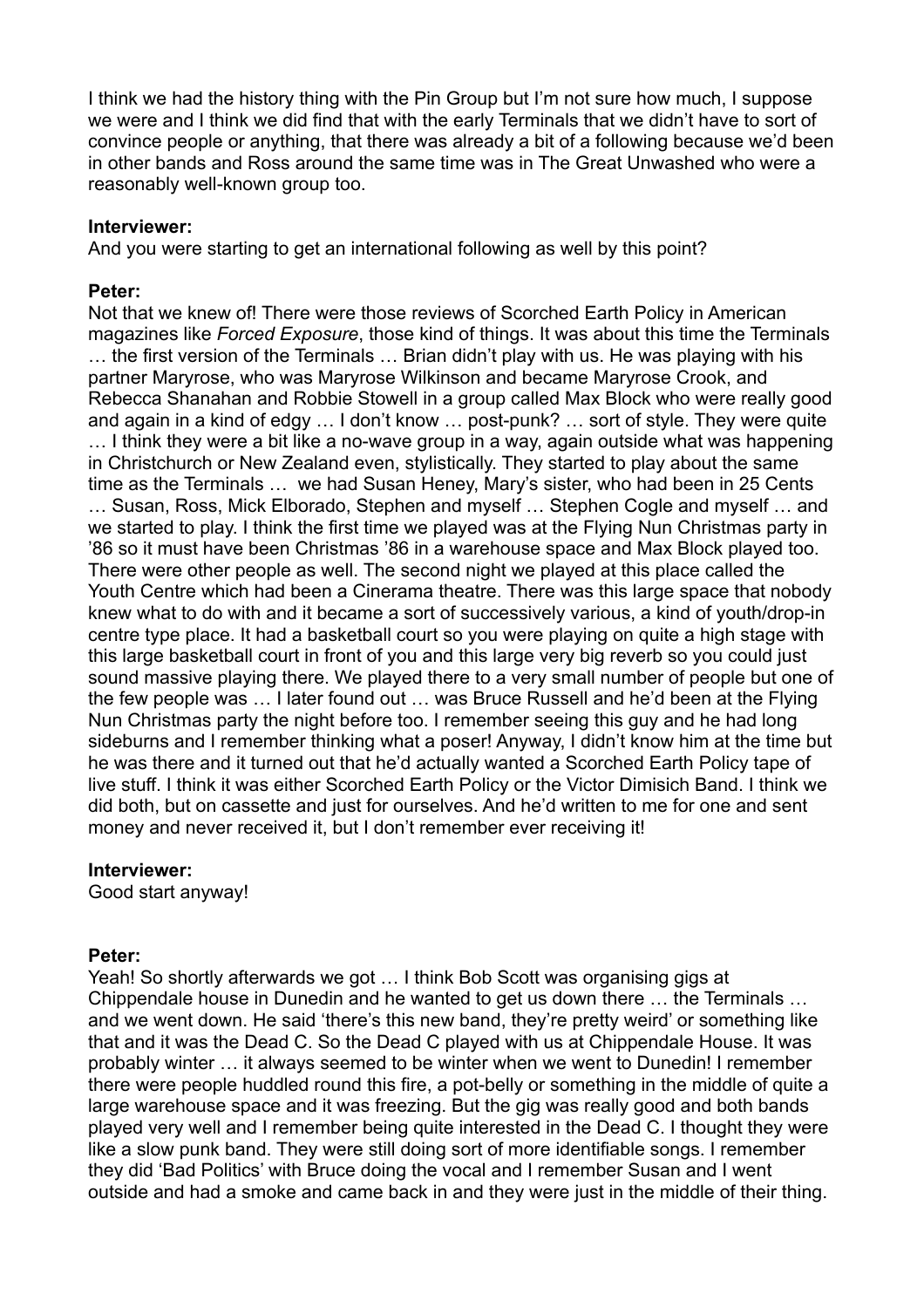I remember they were … I thought they were really good. But other people in my band didn't think that much of them so there was definitely a kind of … a bit of a division there because I don't think other people could quite work them out. Definitely the Dunedin people couldn't quite work them out either … the Flying Nun people … and I know when they came up to Christchurch there was quite a lot of antipathy particularly from Flying Nun people. I remember having an argument … perhaps with Roger Shepherd or Gary Cope or somebody at Flying Nun about what the Dead C were doing and one of these people thought they were a joke on music. So they thought they were like a send up band, which is an interesting sort of take on it.

## **Interviewer:**

And possibly at times they might have been too?

#### **Peter:**

I think so. There was a bit of that … but then you think of anything, like any punk thing.

#### **Interviewer:**

That's right and it's always tongue-in-cheek.

#### **Peter:**

Just sort of upsetting conventions and I think the Flying Nun thing at that stage had become very conventional. In fact in Christchurch … again a bit of Christchurch versus sort of Dunedin thing … we actually always thought that Flying Nun was very retro. We liked it but we thought it was very much derived from the mid-'60s stuff like the Byrds and the Beatles and that was fine, that was good, but I remember yeah there was quite a difference. Christchurch bands tended to be edgier and darker. The notable one was the Gordons who came up in the early '80s before that … so probably in the period when I was in the Victor Dimisich Band … no, the Vacuum … the late '70s early '80s. They were incredibly intense live and just seeing them … they were very loud and I remember the floor of the Gladstone shaking. It was a wooden dance-floor, sort of, and skinheads were putting their heads in the speakers and stuff like that.

#### **Interviewer:**

I did that myself. I'm permanently deaf from there on in!

#### **Peter:**

Our band … so bands like Scorched Earth Policy and that … there was something a lot more, for want of a better word, sort of punk than probably the Dunedin bands. Although there were more punkish bands, like probably the Enemy were the earliest ones who had that same thing.

#### **Interviewer:**

Do you think Flying Nun almost created that?

#### **Peter:**

I think they did, not deliberately though. I think what happened was there was the Clean and then there was a grouping of those … was it the four bands on the Dunedin EP? I think then they got lumped together, especially those four … the Chills, Sneaky Feelings, the Verlaines and the Stones.

## **Interviewer:**

The Dunedin sound got created that way. It's clearly not the case now is it?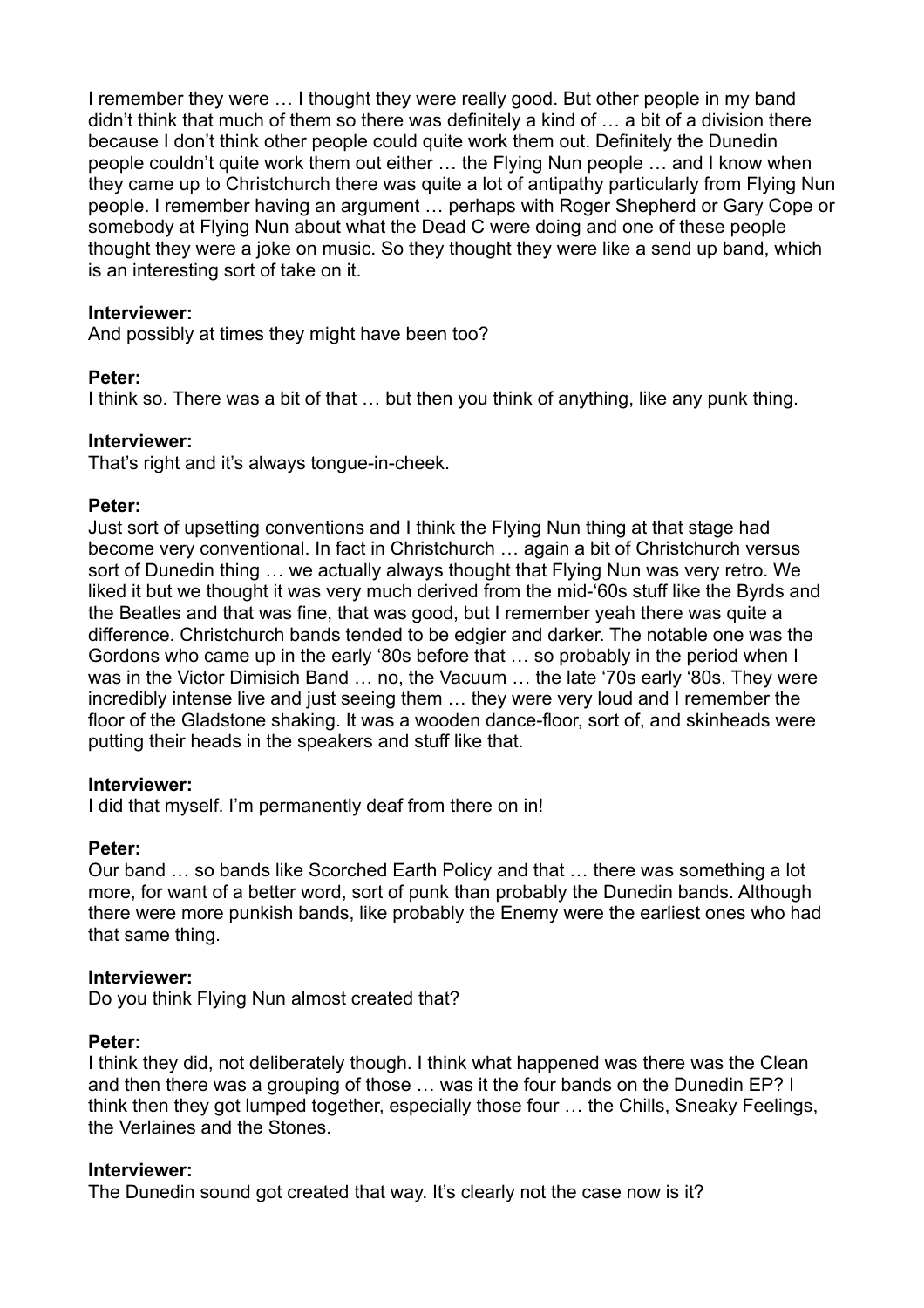## **Peter:**

No. But then the Dunedin sound became known as the New Zealand sound in some American magazines. So yeah, I don't know if they created it but I think definitely once they realised what they had, it became very closely identified with the Flying Nun sound. Even to this day you get the Flying Nun sound, people described as that.

#### **Interviewer:**

Which you guys certainly didn't fit into?

#### **Peter:**

And we never fitted into it … which was kind of weird. We were these weird outsiders.

#### **Interviewer:**

What era are we talking here now?

#### **Peter:**

Sort of '87. Getting towards the late '80s. The Terminals played quite a lot … we used to get quite good audiences because we already had that track record for want of a better thing. It was quite good. We did two … we did a 12" EP called 'Disconnect' with Flying Nun, which doesn't sound very good. The songs, I think, are quite good but it just wasn't very well recorded.

#### **Interviewer:**

And this was still very much a song-based period wasn't it?

#### **Peter:**

Yes, definitely. Although it was very much song-based, the Terminal sound live was still quite a large sound and quite a … it wasn't poppy even though some of the songs on the albums are poppy.

## **Interviewer:**

It's quite dark, but still humorous?

## **Peter:**

Yeah there's some … there's still some of the black humour thing there in the lyrics. Not as much as Scorched Earth but some of that yeah. And we did an LP at Writhe Studios in Wellington … an LP called 'Uncoffined' with Brent McLaughlin from the Gordons engineering. That went really well … we were quite pleased with that. We used to … we had several trips to Wellington to do it. That was recorded about 1988, I think, and it was probably the last thing with Ross in the band. Ross left after that. We had … I'm not quite sure why he left but I think he wanted to do … he had a totally different idea of music from mine and I remember we had kind of bitter arguments. He thought … I remember him saying to me that at my age, which was like my early 30s, he'd hate to be still doing original music. He thought that beyond your early 20s that you should just play covers that everybody knew, that the role of music was entertainment.

#### **Interviewer:**

That's interesting.

## **Peter:**

And subsequently he got into a series of cover bands. They were actually quite good cover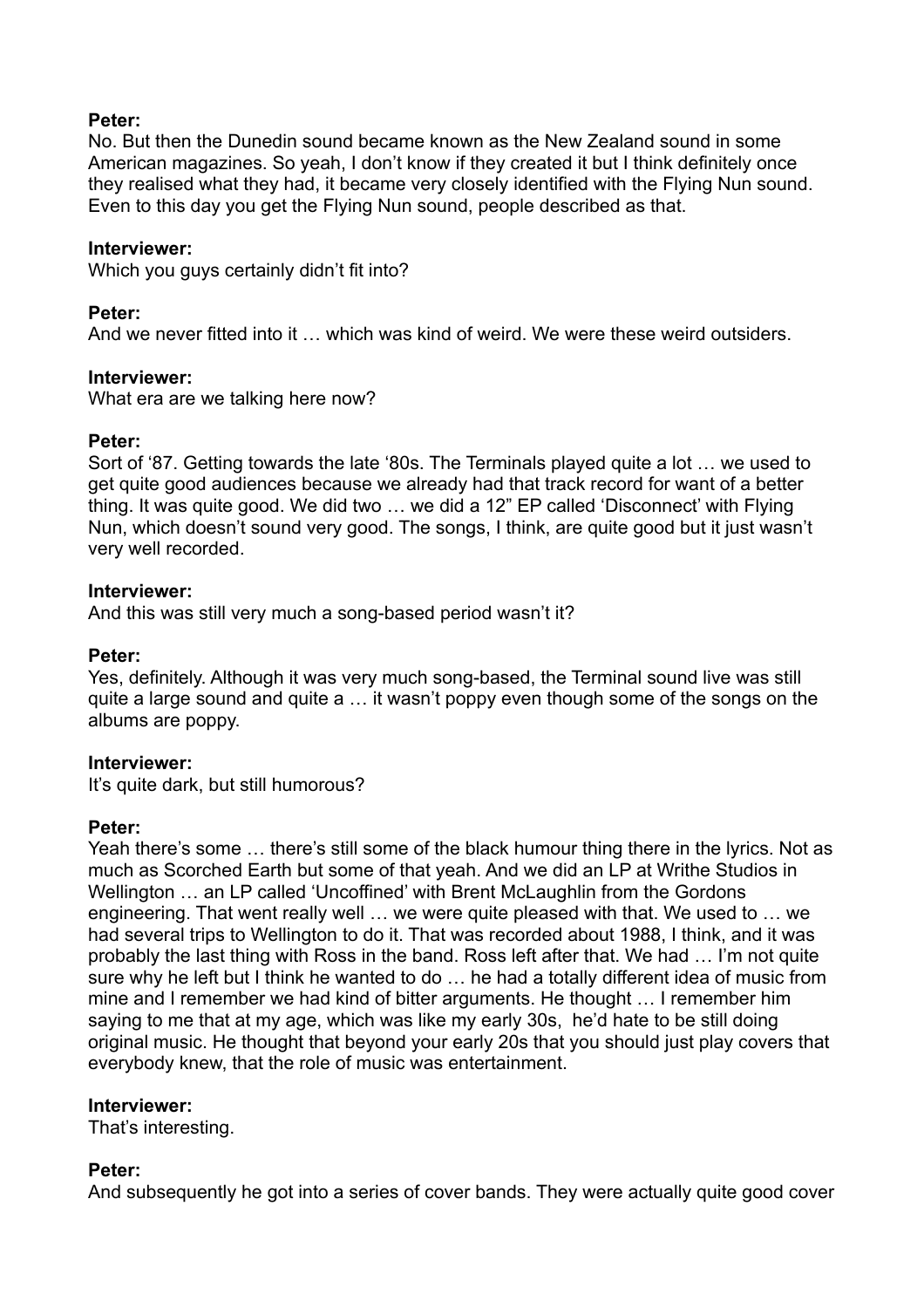bands … there were the After Dinner Mints, then there were two or three different versions and then there were the Trillionaires who all played covers of '60s and '70s songs. That's really what he wanted to do. So he had this real … I don't know quite what it was. It was quite odd … we thought it was quite odd.

### **Interviewer:**

Still at least he got happy.

## **Peter:**

I don't know if he was ever happy. He was actually very style-oriented too because he was quite into the way bands looked and tried to get us to do things which everybody just refused point blank. Like one of them was to wear Chinese army-like clothes, military uniforms or something, and I remember in the Pin Group sometimes he used to wear a cross and things like this. After a while I think we just rolled our eyes a bit and took no notice of him but he was a good musician. He was a really good musician but he wasn't really … I don't think he had any kind of idea of originality.

#### **Interviewer:**

Or clearly yeah.

#### **Peter:**

Not high in his reasons for playing music! So he left and we continued as a four piece and then after a while Susan left. We needed some more people and by that time Brian and Maryrose … who played in Max Block … they'd moved to Australia to Sydney and still continued with Max Block in Sydney. The other two moved over there too so all four of them were over there, not quite at the same time. I remember going to Sydney and seeing them play and that was really soul-destroying. They were playing at some large multistorey … it wasn't a Leagues club … I think it was the Trade Union club actually, just a multi-storey building with various floors with different sorts of entertainment and the pokies. They were playing in a part of one of the floors. There was a performance space with a stage and the other half was all pokies … there was a sort of division but not a complete division between them. And they had an Oz-rock mixer and Oz-rock mixers generally whack up the snare drum and have very loud guitars. Rebecca the drummer for Max Block seldom played on the snare anyway. She was left-handed and she played mainly on the tom-toms like Maureen Tucker and this guy couldn't work her out. He whacked up the snare and he was just destroying them really and they played … and despite all this they played very well to a small number of people. It was kind of an … just talking to them that was their kind of usual experience in Sydney apart from when I think they played once with a touring New Zealand band and they got a good crowd, probably of New Zealanders.

## **Interviewer:**

They hadn't started the Renderers by then?

## **Peter:**

No. They broke up Max Block and Brian and Rose started writing country songs in their flat in Glebe in Sydney, not going out, just writing country songs for some reason … alienation or something. And so they came back to New Zealand about 1990 or '89/'90 and wanting to play country music and they started the Renderers. They both also played in the Terminals for a period, for maybe … I think Maryrose played for about six months or something but I think she found it quite difficult to play. She was playing bass and she hadn't really played much bass and Terminals' songs are not that easy to play, a lot of things that Stephen wrote were reasonably complicated. I remember she found it quite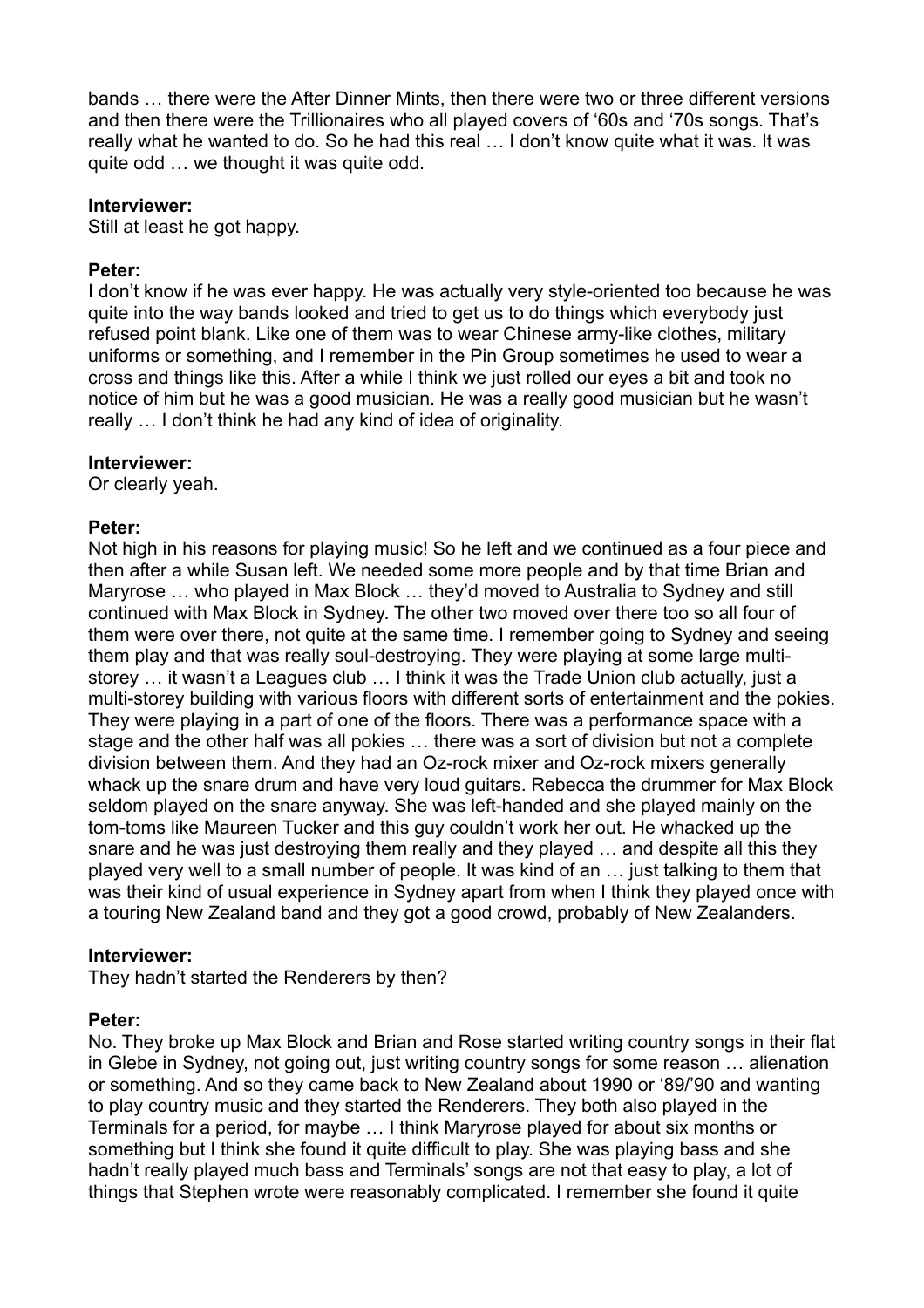difficult. So she left but Brian stayed and we got in John Chrisstoffels to play bass who'd done the video … we'd done two or three videos by then … I think we did one for 'Uncoffined' which is now on that Flying Nun compilation. He was a filmmaker and he'd done the video.

## **Interviewer:**

And you still had this interest as well running parallel?

## **Peter:**

Yeah, I really liked film. Actually Roy and I had a lot in common. Roy was into film too. I used to see him at the Film Society and he was quite into film. So John joined the Terminals and from about 1990 we had what is the current line up of the Terminals.

## **Interviewer:**

The Terminals show that you did in Auckland with Maryrose, that's pretty unusual for her to be playing with you guys wasn't it?

## **Peter:**

No she never played with us in Auckland.

## **Interviewer:**

Wasn't she singing with you or was that just ...

## **Peter:**

Oh yeah, she was doing some backing vocals … yeah that was last year or two years ago. No she's done that from time to time. Because quite often we played in either … sometimes we played with the Renderers, sometimes Maryrose has played solo before us or Brian and Maryrose have played as a duo and she's done backing vocals with us. And about that time … just going back to … we'd played in Dunedin quite a bit and it was quite established by then. After playing with the Dead C we got on quite well … I did mainly … and had quite a lot to do with Bruce Russell. He had this label … he started up this label called Xpressway, which was a tape cassette label, and he wanted to do something … perhaps by the Victor Dimisich Band? I can't remember which was first … they did release tapes by both the Victor Dimisich Band and Scorched Earth Policy … sort of archival stuff of South Island music. He'd already done Alistair Galbraith, the Dead C, and Sandra Bell and who else? There were some others but I'm not sure if they'd done them at that stage … like Trash and people like that. There were these great … they had Xpressway evenings. We came down for two or three of them at Alistair Galbraith's warehouse in Stafford Street. That was that same Dunedin experience … you came down and it was freezing cold in this warehouse space … and all the Dunedin people are wearing coats, which they seem to wear all the time, and they don't seem to worry about it. We were all standing round shivering and there are bits of seaweed hanging from the rafters and then there's a big bowl of cactus or something. But the music was just so good and we actually … by that time I think we were becoming increasingly alienated from Flying Nun because we'd recorded 'Uncoffined' in 1988 and I think about that time they moved to Auckland maybe ... I'm not quite sure of the exact sequence.

## **Interviewer:**

It suddenly became a bit more corporate didn't it?

## **Peter:**

Yeah it seemed like that. It was just symbolic, I suppose, but they were definitely putting a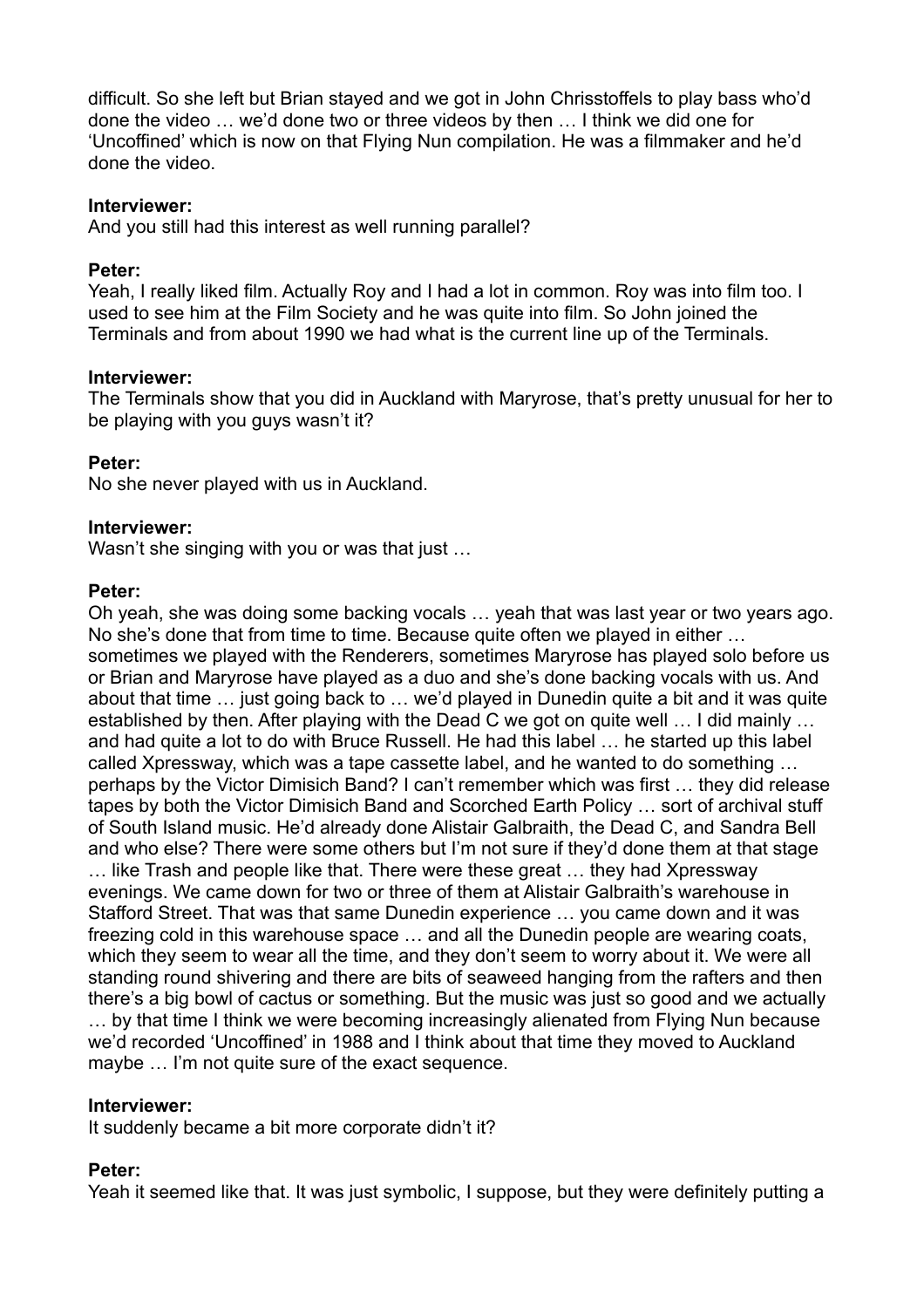lot of money into a few groups … you know not many … but in the hope that one of them would make it big and that kind of trickle down thing which seemed to be very similar … to us anyway … we thought it was very similar to the economics of the time, Rogernomics and all that. We didn't go along with it at all and felt much more at home with the Xpressway people who were mainly people who had fallen out with Flying Nun anyway, definitely Alastair and the Dead C. There were other people like … Shane Carter used to play in various groups and Plagal Grind. Peter Jefferies was in Plagal Grind but he also did some amazing solo stuff and Xpressway was releasing all these people that were … who had been on Flying Nun and were no longer on Flying Nun … perhaps due to Flying Nun's new direction or perhaps just that there'd been some kind of mutual parting … and our album still hadn't come out two years later and we were kind of pissed off about that. We thought that was a bit too long … we were kind of prepared for about a year's wait but it was just getting too much and with other annoying things and Flying Nun wouldn't tell us why. So there'd be this kind of fobbing off, which I know really irritated me, because I was the one that generally dealt with them and just got really pissed off with it. It turned out later of course, there'd been a whole lot of financial difficulties … maybe to do with the Fall record and stuff like that but they never … if they'd actually said something about that, we would have probably given them a lot more slack.

## **Interviewer:**

In some ways it was quite a good thing that it all kind of split off like that, it created a whole new culture, which was very essential.

#### **Peter:**

Yeah, I think you're totally right there. We felt miles more at home on Xpressway, with the Xpressway people, and the other … it was very eclectic too if you think from the Dead C through to Alastair or Peter Jefferies or Sandra doing I guess folk … well with Alastair and Sandra doing folk-derived stuff. So it was quite a … it's sort of closer to the outsider 60s things in a way and I know Bruce somewhere said something about that it was the ESP catalogue type thing … you could kind of see that there was an outsider aesthetic which people had in common … generally an un-commercial thing whatever type of music they were playing.

## **Interviewer:**

And it was entirely uncontrived, unlike today possibly?

## **Peter:**

Yeah you can't reproduce those kinds of things, they've got to come naturally.

#### **Interviewer:**

And by this time there was some international standing wasn't there?

## **Peter:**

Yeah. That was the other thing. Bruce had also worked for Flying Nun and they had been quite disinterested … it was like that thing of us getting the Scorched Earth reviews after we'd broken up … they hadn't taken much notice of a lot of the correspondence they got from overseas and not really picked up that there was actually quite a lot of interest, especially in the States but in different places overseas.

#### **Interviewer:**

Do you think that's because they wanted to encourage what they wanted to encourage rather than …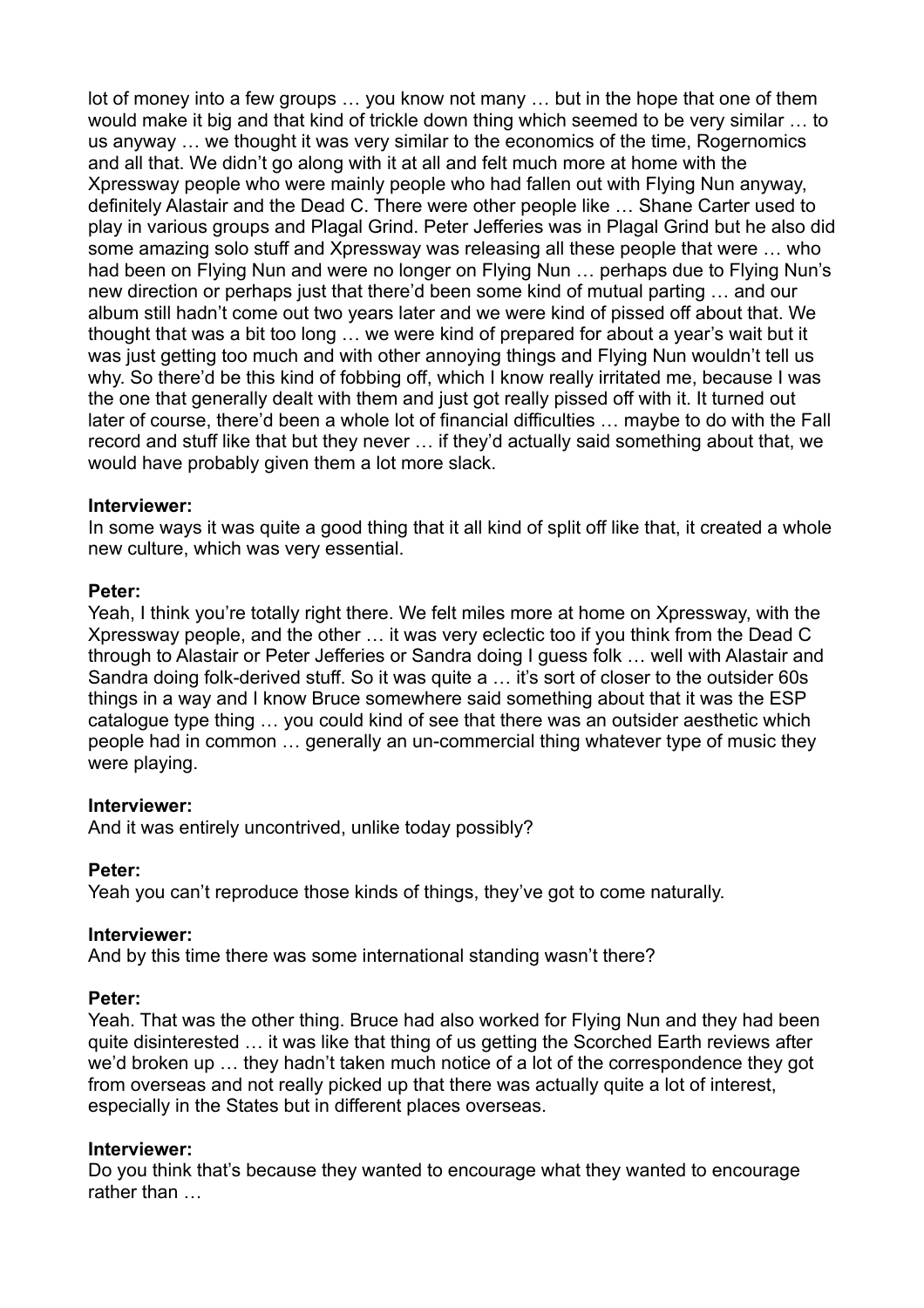## **Peter:**

I think so. I think they probably thought it was not worth following up because they were interested in bigger things. If they got interest from say … I don't know … maybe a distribution deal with a major American label or something that would have been interesting. But I think to them at that stage … they were thinking big … it was that these people were small-fry … like the *Forced Exposure* people and that kind of thing. And so the whole Xpressway thing became quite closely associated with a whole similar American underground that came up at the same time … probably to do with a number of American labels, small American labels, just a little bit later … but definitely quite a few fans in magazines and artists … you know there's a sort of common thing and so there began to be quite a bit of contact.

## **Interviewer:**

Was *Opproprium*?

**Peter:** A little bit later.

## **Interviewer:**

So do you think it came out of that time?

## **Peter:**

Nick was quite a bit younger so it was the mid-'90s I think. Probably he was very influenced or quite taken with that. He was quite young … I remember he came down to interview Kim and me… I think when we first moved to Purakaunui, probably about '93, and he was living in Wellington at the time. He would have been 17 or something like that, so sort of the same thing but a bit further on. There was quite a lot of contact and we recorded a single for Xpressway and we did the Terminals live tape. They were still doing mainly cassettes but they were starting to do vinyl and we recorded a single 'Do the Void'/'Deadly Tango' with Peter Jefferies engineering and that was an ordeal. Working with Peter Jefferies is an ordeal! I actually remember staying at Grey Street in Port Chalmers where Michael and Bruce lived and Peter was there doing his album … it was 'The Last Great Challenge in a Dull World' album … and again it was freezing cold because they couldn't use the fires and there was one heater in the kitchen and Peter was there just working on his album. It was like a monastery or something and that was Peter's attitude too, so working with him doing that single was difficult and having a few things to do with Peter in the studio then and subsequently … he would at times throw tantrums and stuff, which was also difficult. Everybody else would leave the room and leave Peter until he cooled down! But anyway it turned out alright and it was one of a group of Xpressway singles that got quite a bit of attention, mainly in the States but also in parts of Europe, especially Germany.

## **Interviewer:**

But you never travelled or anything did you at that point?

## **Peter:**

No. I think at that point the only people who did … or it may have been a little bit later … Alastair and Peter Jefferies did a tour of the States. Have you seen that film?

## **Interviewer:**

No I haven't but I've heard about it yeah.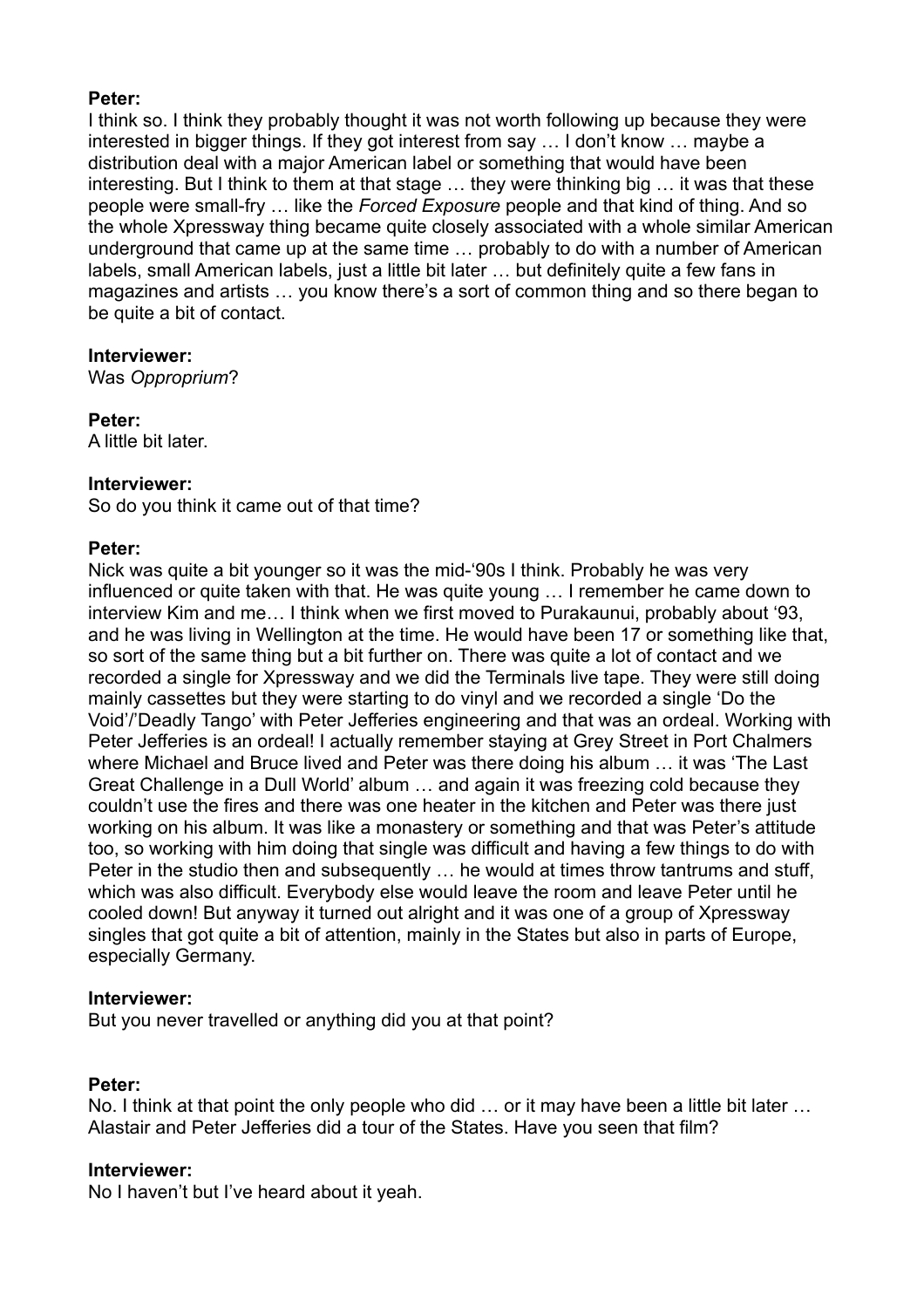### **Peter:**

It might have been a little bit later, I think it was difficult for Alastair because he wasn't well a lot of the time but Peter's head sort of swelled as the tour went on, I think. I'm not quite sure … I suspect that was two or three years later. We played at those Xpressway evenings, which were great musical evenings with all the other stuff … but then they became too popular so Bruce stopped them.

#### **Interviewer:**

As he does!

#### **Peter:**

Which I thought sort of summed up the whole thing, for us as well as them. That was fine but the Terminals started getting noisier and noisier with that group … with Brian … especially because of Brian! … like in, especially in the later Scorched Earth Policy when we were increasingly getting into sort of improvisational noise stuff that we didn't do much live but that's what we did at practices, just became us improvising and probably if we'd continued we would have got into that sort of, I suppose somebody like Sonic Youth were doing it at the same time with that combination of some songs but also with a noise element. But anyway the Terminals increasingly got more into that and Mick just suddenly one day … he'd been playing an organ … suddenly gave up playing the organ and said from now on he was going to play a synthesiser and so he had this old … it was a mini-Moog or something … synthesiser that had great animalistic kind of sounds. It was an amazing instrument that one. And so suddenly we had a synthesiser and Brian and I really loved Pere Ubu, and Mick too actually, and so I think we increasingly got quite Ubuish and there was a whole kind of noise element. So that whole period … that was a really good period for the Terminals because we practised every week at my house in Sydenham in Christchurch. Actually we had this neighbour … in retrospect I sort of feel sorry for these neighbours having these very loud bands but we weren't unreasonable. We practised every Saturday afternoon but this neighbour who we called Pyscho because he was a bit … He moved in there … previously there'd been an empty section there which was great. That was one of the reasons why I bought my house there, then lo and behold a whole house appeared from outer space one day, one of those houses that is trucked in and …

## **Interviewer:**

Lockwood?

## **Peter:**

No, no a house from somewhere else, an already existing house, and this arrived from outer space and the guy … he was a sort of older guy … I don't know how much older, a bit older, and his wife. She never went out but he'd walk around the section and previously there'd been some really nice trees and shrubs on the section and he cut down everything on the whole section. There was a tree in my house going half way over the … there was a creek between us … and he cut it directly down the middle and I said to him one day 'Why did you cut all these trees down, they were quite nice' and he got really angry and said 'It's my right to do anything I like with my land' or something like that and got quite agitated. He was ... I think he had anger problems too because one day he tried to push me off my motor-bike … I had a motor-bike and I used to just come in a little bit down the footpath to get into my driveway and he was there and he tried to push me of. It was a weird thing and we had a few run-ins like that but he hated us playing on Saturday afternoon and he used to walk up and down the section.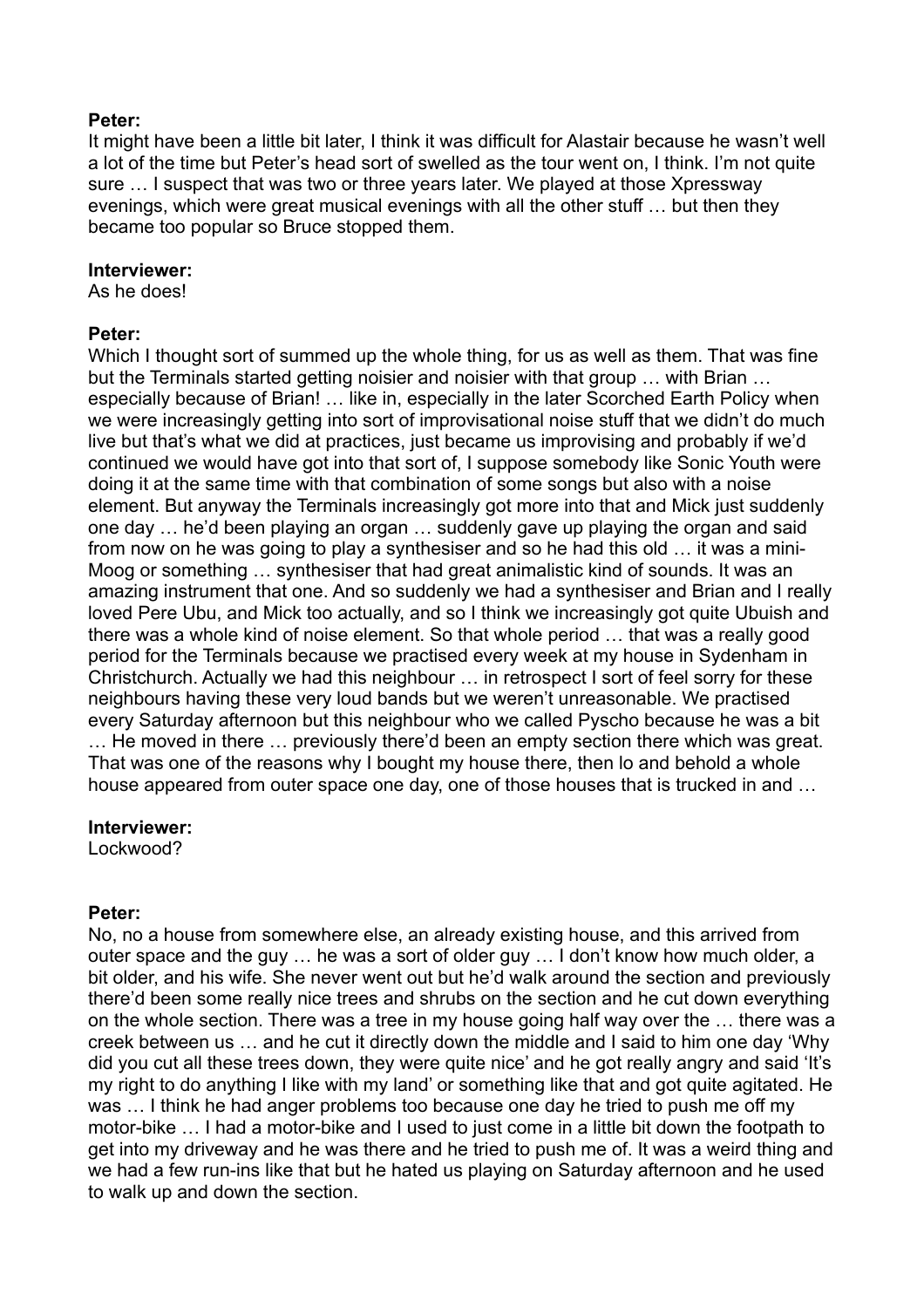## **Interviewer:**

While you were play, practising?

## **Peter:**

Yeah, performing with his hands over his ears so we could actually see him! One of the Terminals records of the time … we wrote a song about him called 'Pyscho Lives' or 'Pyscho Lives' and we did a single on an American label called Feel Good All Over I think. That was one of those great American label names … from Chicago I think the label … and there happened to be … there was this American journalist called Bill Meyer who was out here. We used to increasingly get visits from American journalists and label people who would turn up in New Zealand wanting to see where all this music came from and …

#### **Interviewer:**

Fan journalists!

## **Peter:**

Sort of … Bill and his partner Jessica who was a photographer were there when Psycho … we just played a bit and Psycho was doing his thing and she took a photo of him which is on the single, I'll show you.

## **Interviewer:**

It's on the cover?

## **Peter:**

Yeah on the cover, walking up and down.

## **Interviewer:**

Immortalised.

## **Peter:**

Yeah. So we had quite a bit of contact with America. We did singles on a few American labels. Then finally 'Uncoffined' got released and …

## **Interviewer:**

Not through Flying Nun though?

**Peter:**

No, through Flying Nun.

## **Interviewer:**

Oh it was through Flying Nun, right.

## **Peter:**

Yeah but over two years later or something when we were sort of estranged from them. Like when we played in Auckland … we did one national tour at this stage. We played in … I think we played in Dunedin, Wellington, Hamilton and Auckland in '93, the beginning of '93, and we played at the Gluepot in Auckland and I remember people didn't know any of our Xpressway stuff or anything like that. At that stage we'd just been contacted by a German label called Raffmond who wanted to release something by us and we were going to do our new album with them. So when we got up there and people thought we were a Flying Nun band and they only knew our Flying Nun releases that was quite strange. Then I think we shocked them when we played because we were way way noisier … well even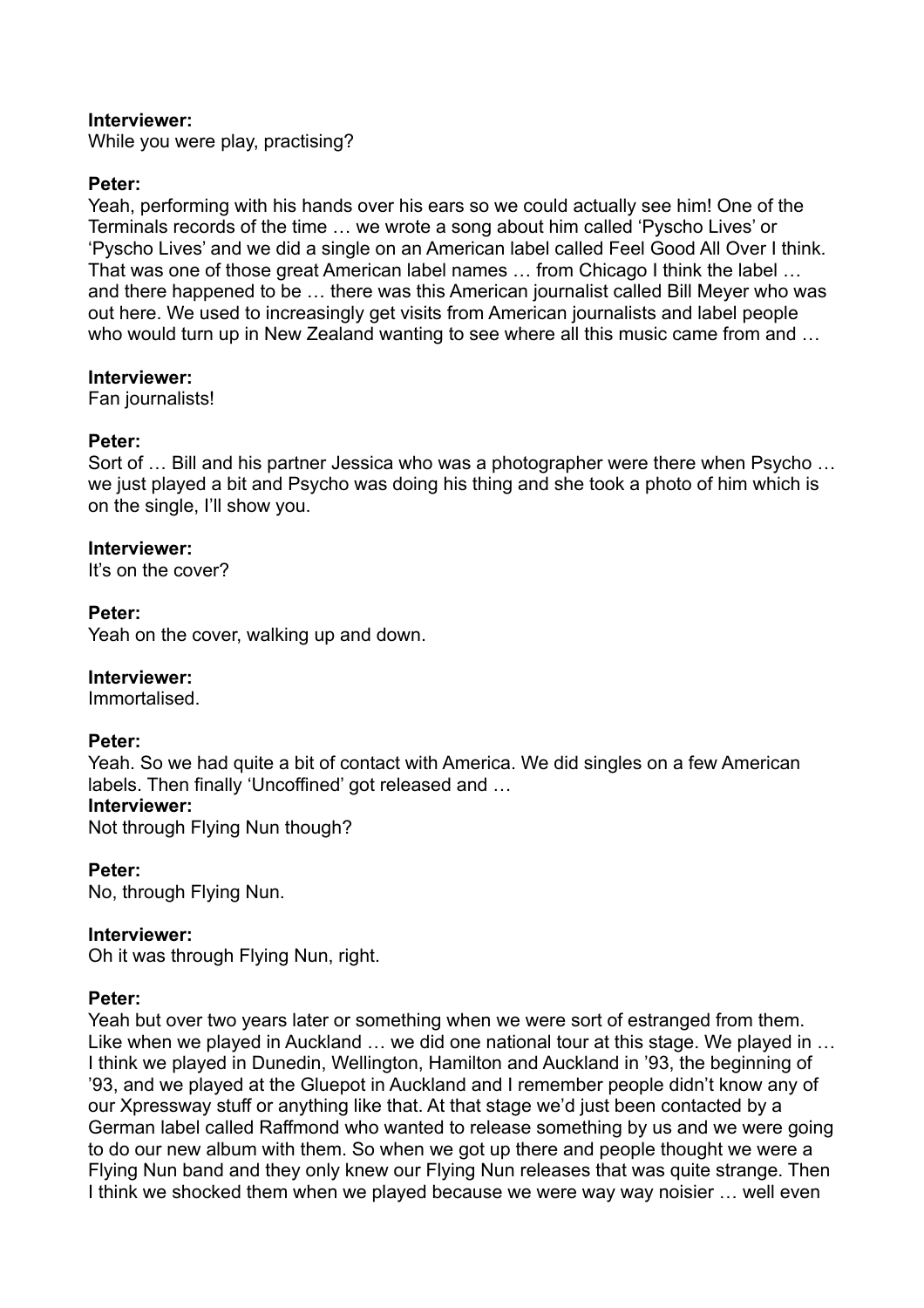early on … if they'd seen us early on I don't think we would have been quite what they expected, because we were actually always quite noisy … but this was quite a lot more noisy than they expected. By noise I mean there was this sort of improvisation on the synthesiser and improvised guitar … Brian does basically the same things as the Sonic Youth guitarists do … playing with a bit of structure but not a hell of a lot.

### **Interviewer:**

Around this period you began your improvisation, there was this sort of …

#### **Peter:**

I have to go back a bit on that. All the previous groups had like, even as far back as the Vacuum there were sort of one or two things that we'd usually play at the end of the set. There were like … freeform freak-outs we used to call them at the time. And so there'd be that improvisational element and I was pretty familiar with all that stuff and familiar with free jazz like from about … some things from really early on and then from about 1980 a lot of things like Albert Ayler and Sun Ra were in there … and so yes there was a bit of … Allen Meek and I played once or twice with one of the guys from the Perfect Strangers who were a Christchurch group who were like The And Band. The Perfect Strangers were a group of people with shifting membership at that stage, I think, and they did … they were probably the only groups from the early '80s that actually did all-improvised, well pretty much all-improvised stuff, They had sort of skeletal songs at times but they were actually doing that and nobody else did it, like entire sets of it. I know there was the Primitive Art group in Wellington …

#### **Interviewer:**

That was more of a jazz style.

## **Peter:**

We thought of them as more trad in a way whereas say The And Band and the Perfect Strangers were coming more from a punk/noise thing … which the Dead C were also … so that's a slightly different thing.

#### **Interviewer:**

There was something I read somewhere about how someone had interviewed you. Maybe it was John Bywater actually, talking about certainty in relation to improvisation and how that yeah …

#### **Peter:**

Yeah I remember playing one of those Vacuum songs. It was either 'Accident' or … the other one he had was a thing called 'Russian Rug' and they were kind of indeterminately structured things. I remember one day … even though Stephen and I had played what we thought was free-form music years before that … I remember it just sort of dawned on me what it was … the whole improvised thing, what that was, and just being a bit aware of the leap that it took, getting away from the whole being able to rely on the structure of songs.

#### **Interviewer:**

So do you think that extends out generally to your life, that sort of paradigm as it were, do you think that could be used as a metaphor for how you've lived in any way?

## **Peter:**

No. With some people I wonder if it's in reverse almost. Not so much with me. I'm probably somewhere in between. I don't think I'm … I think I'm pretty … my general life is … I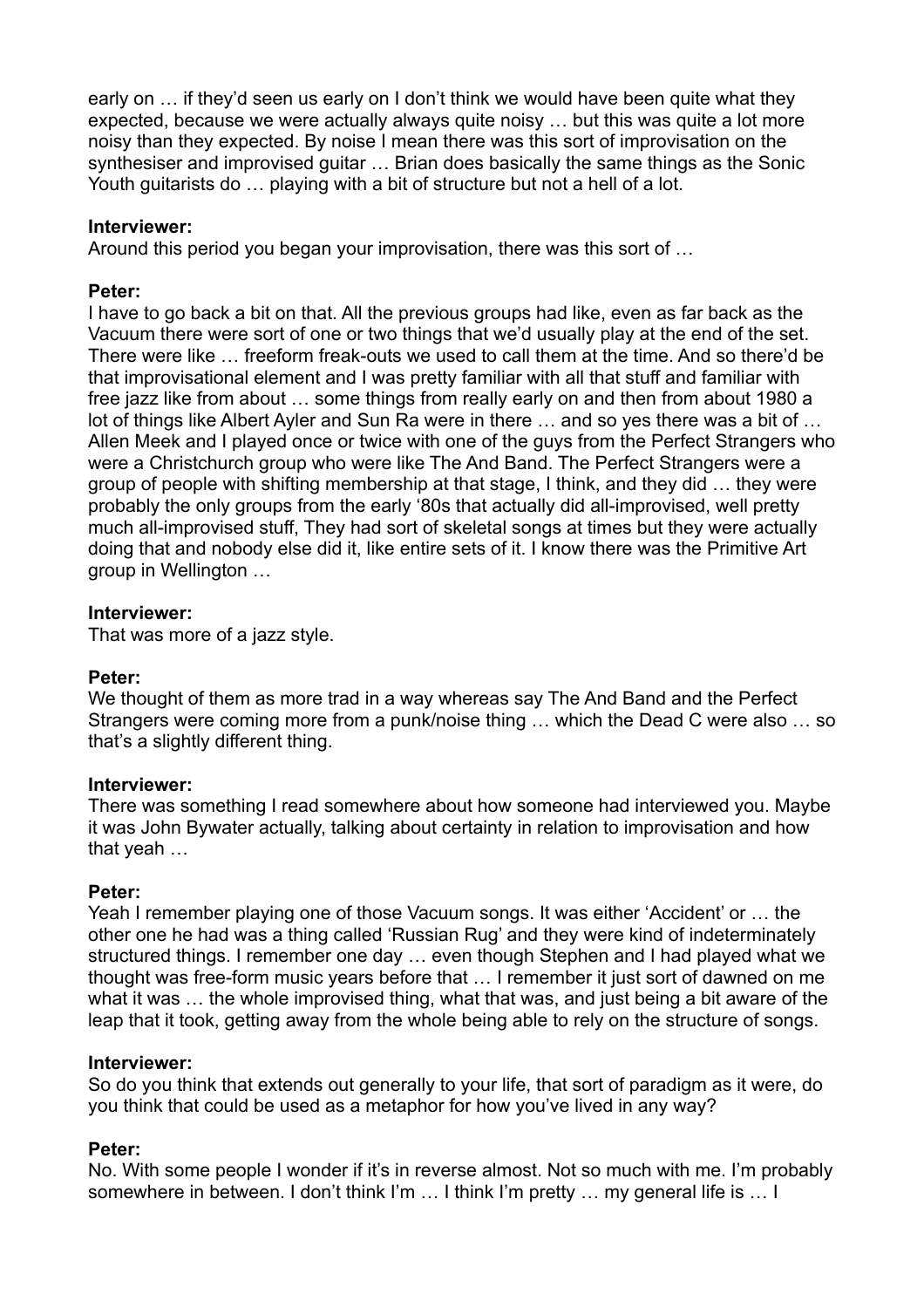wouldn't say conservative but I don't think I do different things very much and you know just thinking of other people who do the sort of music and I think a lot of them have very structured lives and …

## **Interviewer:**

They can let go in music instead?

### **Peter:**

Yeah. I think it's a space where people can let go. In fact a lot of ... just thinking about it ... a lot of people in say rock music have much less structured lives … who play in song bands. I'm not sure without doing a survey, but yeah I have a suspicion that it might be a little bit in reverse. About that time I got made redundant from the wharf in 1990 and after working there for so long … I should backtrack again a bit … I met Kim in 1988 or '89 or something and she was a friend of Ross and Stephanie … Ross who had been in the Terminals. Ross was the manager of Smith's Bookshop in Christchurch and I was in there one day and she was there … I didn't know who she was … she was asking Ross what was the name of his band and he couldn't bear to say the name because he didn't like the name. He thought it was a negative name!

#### **Interviewer:**

Oh because it's terminally ill kind of connotation?

#### **Peter:**

He took that thing and he said to her ask that guy over there, he's in the band too and so she came over and asked me what was the name of my band.

#### **Interviewer:**

Oh nice, that was your introduction?

#### **Peter:**

Yeah! We ended up having a cup of tea down the back of Smith's where people used to go and drink tea. But she was living in the Bay of Islands or something, and then she came back.

#### **Interviewer:**

And so Kim wasn't making music at that point … she was painting then?

## **Peter:**

Yeah. She was a painter … I don't know how much she was doing. She'd started doing it much more regularly I think, just at that point, and when she moved to Christchurch and got a studio in the Arts Centre she painted all the time and she started playing, she started getting interested in music. She already had quite definite musical tastes … it was sort of mainly outsider folk … people like Tim Buckley and a whole lot of other people around that time. They were people who I didn't know so it was quite interesting to hear. But she got quite interested in playing. Because she was an abstract painter and had a kind of automatic painting method, she got quite interested in playing music in that way because our living room, if you can call it that, had all the musical instruments set up around the room.

#### **Interviewer:**

Is this when you'd bought your land?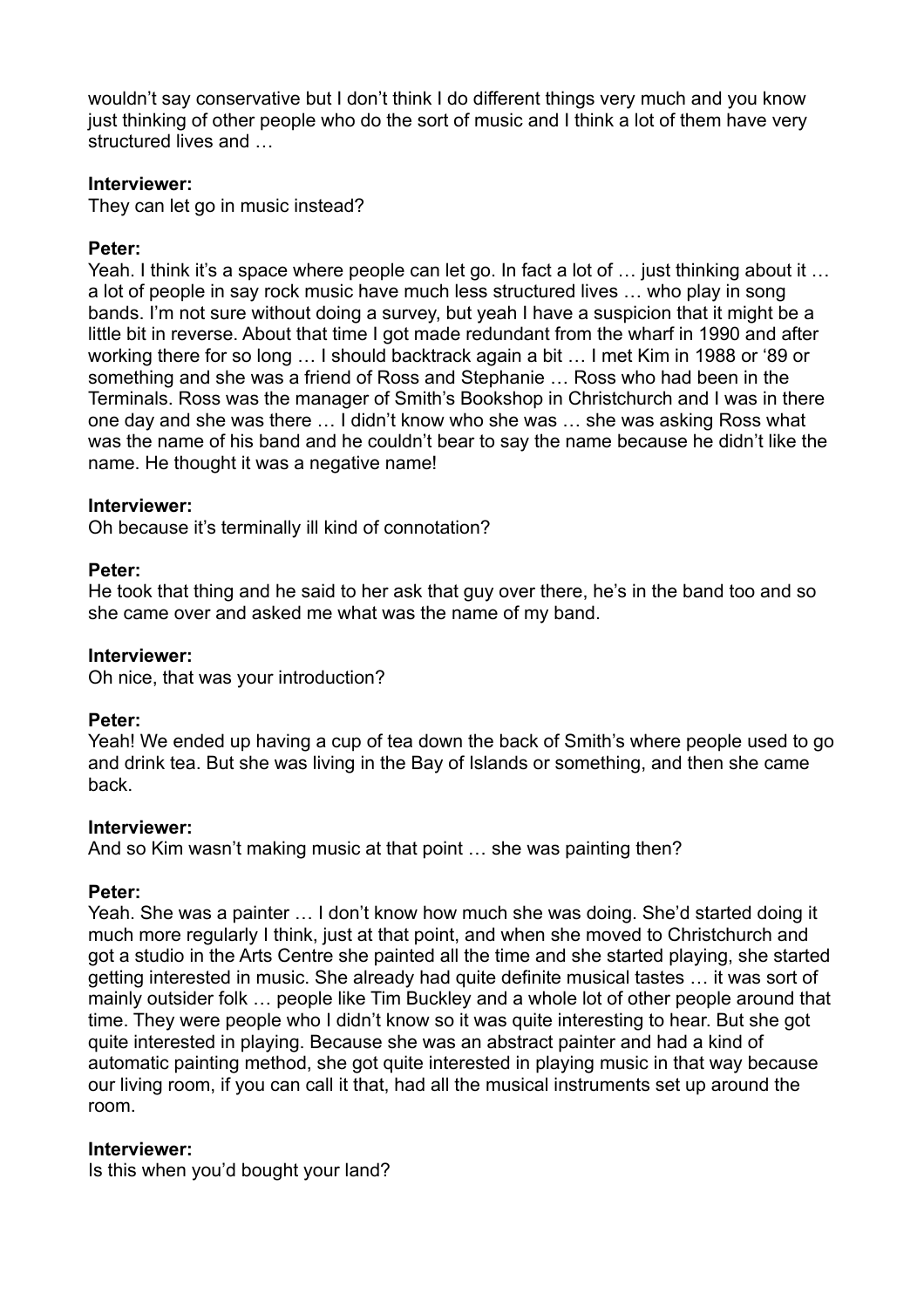## **Peter:**

Yeah that's still in Christchurch … my house in Christchurch. So that was our furniture and so she started tinkering around and things and played a bit of drums I think, and started playing the bass. She really liked the bass so we decided to try playing … this is when I was … at that stage I was in the Terminals so probably the late '80s, '89/'90 … having some kind of free-form sessions. We got Mick along and so we were playing long improvisations around very sort of skeletal riffs that he came up with and Kim started singing my words to them. She wanted to sing my words in a totally different way from what Stephen sung ... in a kind of much more improvisational, vocally improvisational, style which she thought suited them better. So we had these but Mick wasn't very happy with that. Mick is a great improviser, like really good, but his head and his hands are in quite different places and his head is very much that he wants to play structured music and the more structured the better. There's always this kind of battle with him … which has been the history of the Terminals especially … between what he thinks and what he plays … which is kind of weird. So we … I think we … we worked out a name Dadamah which was from a lyric we had. And I kept seeing, or we kept seeing, Roy at Film Society screenings. We used to go to the Arts Centre, go up this sort of winding staircase, up to the Clock Tower which is a great film venue … unfortunately long gone … well it's still there but something else is there now. Roy was interested in playing music again. He'd come back from Europe and so he came over and we started playing together … that's sort of like1990. So I was writing lyrics for both Dadamah and the Terminals. I was writing a lot of stuff … I'd probably never written that much but it was a really prolific period in Dadamah. And we got Kim's friend Janine in the band to play keyboards and we had ... well I don't know if it had ever been Mick's … we had this synthesiser … I think it was ours actually. Yeah, that's right, because the Renderers had had it but they couldn't do anything with it. They didn't like it and so I bought it off them for a hundred dollars or something land so we had this synthesiser and Janine used to play it. She was really good. She'd never played music before but she was always very interested in music. So we had four people playing … at first Kim was just singing.

## **Interviewer:**

Right this is Kim Pieters?

## **Peter:**

Yeah.

## **Interviewer:**

And what was Janine's last name?

## **Peter:**

Janine Stagg. Later on she changed her name to Honorlee … Puff the Magic Dragon! For what reason I'm not sure … but anyway at that stage she was Janine. So there was Roy playing guitar, Janine playing synth and organ, me playing drums and Kim singing. It was a very sparse sound and I suppose quite Krautrocky, because that suited Roy's, especially, and my styles. We just played fairly repetitive stuff and very quickly we got these single releases in the States. Bruce Russell was going over there and we gave him a tape to play to any label people that he knew over there. Straight away we got this label wanting to release us called Majora, from Seattle I think. It turned out Bruce … he'd played it to Tom Lax of Siltbeeze and Tom had really liked it and then he said Bruce just took it away. He wouldn't let him have it even.

## **Interviewer:**